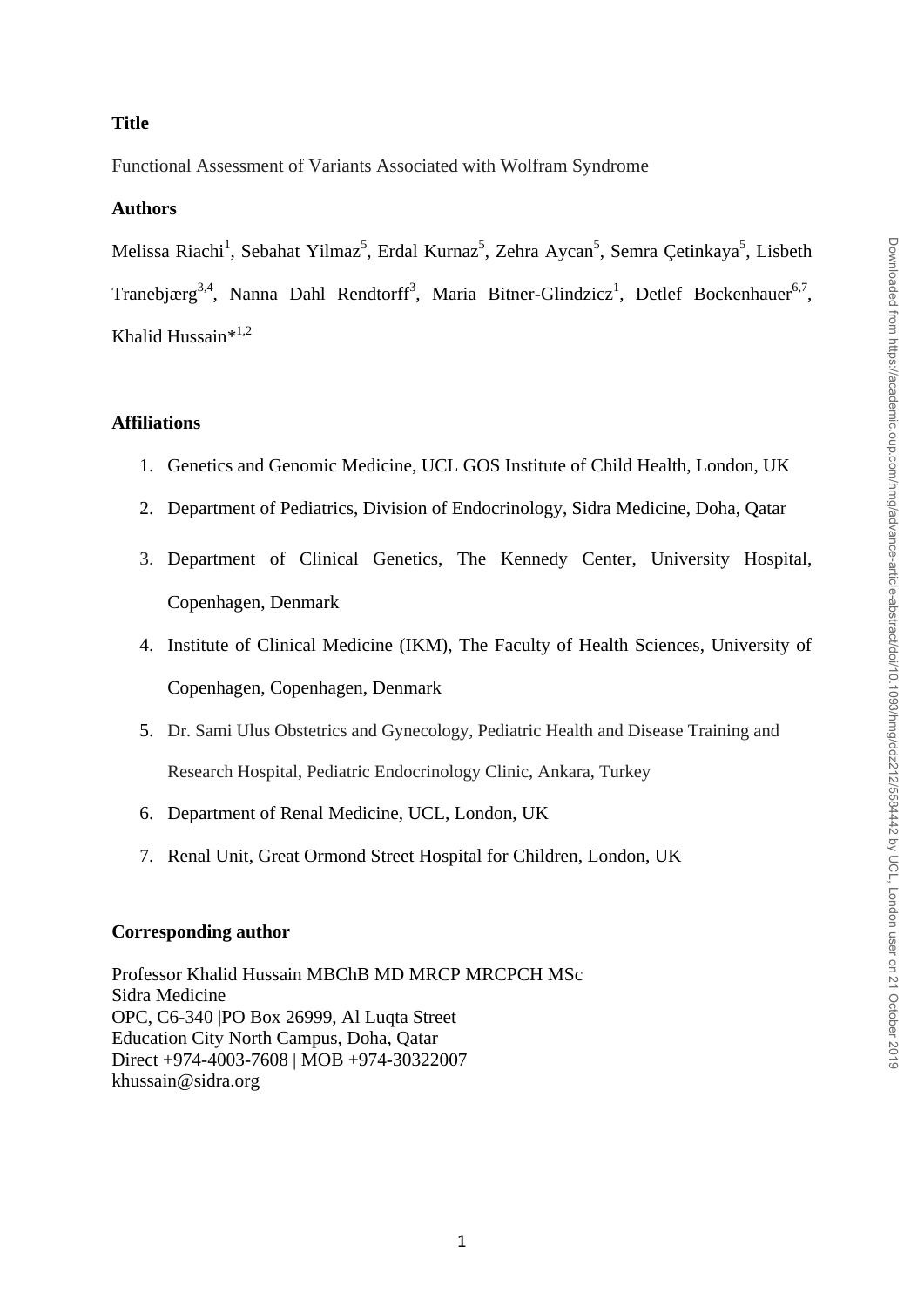#### **Abstract**

Wolfram Syndrome (WS) is a heterogeneous multisystem neurodegenerative disorder with two allelic variations in addition to a separate subtype known as WS type 2. The wide phenotypic spectrum of WS includes diabetes mellitus and optic atrophy which is often accompanied by diabetes insipidus, deafness, urological and neurological complications in combination or in isolation. To date, the understanding of the genotype phenotype relationship in this complex syndrome remains poorly understood. In this study we identified and explored the functionality of rare and novel variants in the two causative WS genes *WFS1* and *CISD2* by assessing the effects of the mutations on the encoded proteins Wolframin and ERIS, in a cohort of 12 patients with autosomal recessive WS, dominant WS and WS type 2. The identified pathogenic variants included missense changes, frameshift deletions and insertions in *WFS1* and an exonic deletion in *CISD2* which all altered the respective encoded protein in a manner that did not correlate to the phenome previously described. These observations suggest the lack of genotype phenotype correlation in this complex syndrome and the need to explore other molecular genetic mechanisms. Additionally, our findings highlight the importance of functionally assessing variants for their pathogenicity to tackle the problem of increasing variants of unknown significance (VUS) in the public genetic databases.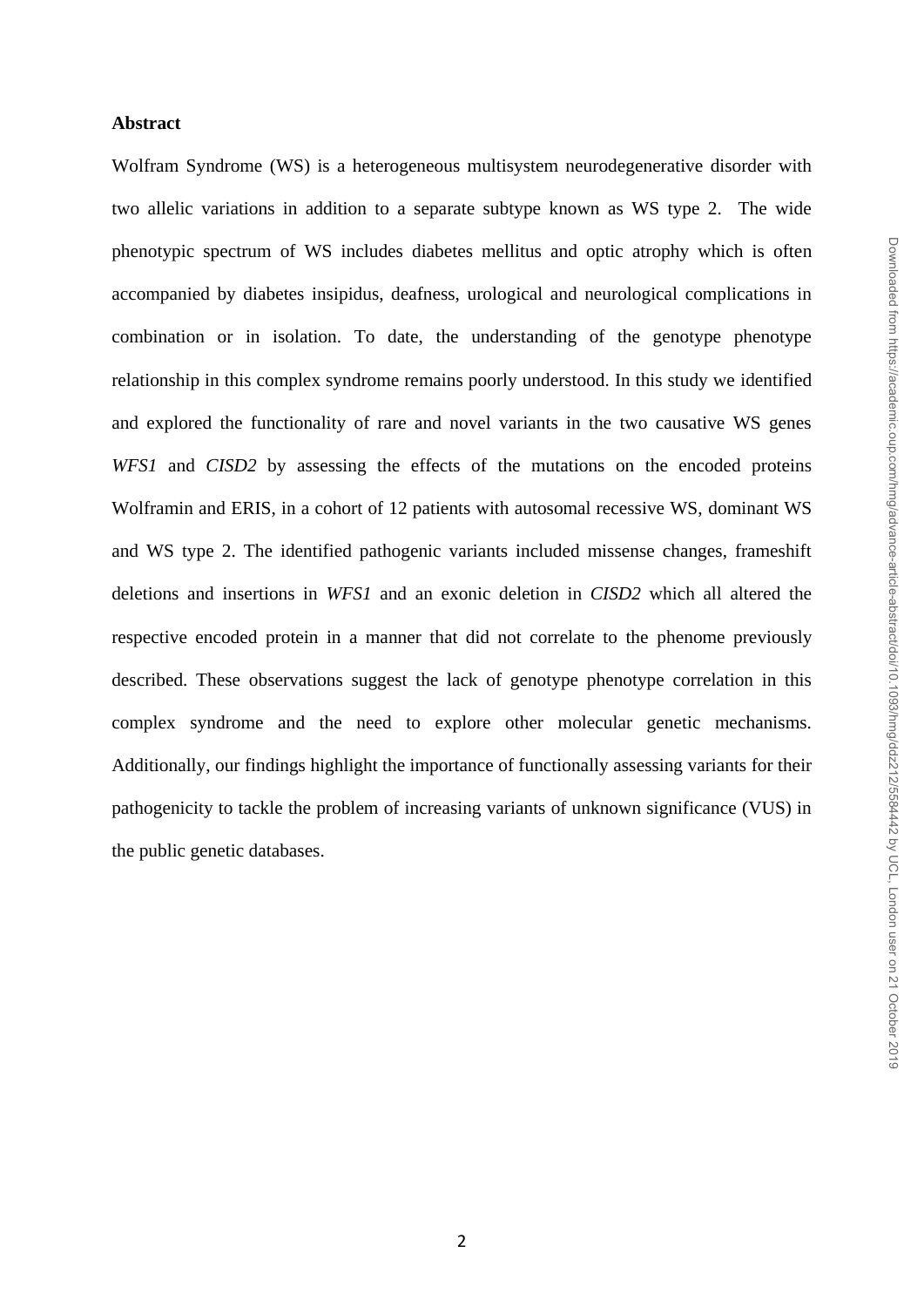## **Introduction**

Wolfram syndrome 1 (WS) (OMIM 222300), also known as DIDMOAD (**D**iabetes **I**nsipidus, **D**iabetes **M**ellitus, **O**ptic Atrophy, and **D**eafness), is a widely heterogeneous autosomal recessive multisystem neurodegenerative disorder that was first described by Wolfram and Wagener in 1938 (1). The first and earliest diagnosing feature of WS is non-autoimmune and non-HLA non HLA linked diabetes mellitus (DM) which appears at the average age of six years and in most cases is insulin dependent (2). The second identifying manifestation of WS is optic atrophy which manifests at the average age of eleven years and frequently results in near total blindness by the second decade of life (3). Additional common but not essential features of WS include diabetes insipidus, sensorineural deafness (D), renal abnormalities (R), neurological dysfunction (N), gastrointestinal dysregulation, sexual development abnormalities and psychiatric manifestations (2 ,4).

Three types of WS are recognized. The two WS type 1 forms are caused by either recessive or dominant mutations in *WFS1* (5,6) which encodes for a tetrameric protein, Wolframin, that plays an integral role in the regulation of endoplasmic reticulum stress (7). The majority of reported *WFS1* mutations are missense/nonsense variants followed by frameshifts, deletions and insertions (8). Most of the mutations are in exon 8 which encodes for Wolframin's transmembrane and C terminal domains (2). There have also been various reports of heterozygous dominant mutations in *WFS1* in patients with non-syndromic low frequency sensorineural hearing loss (LFSNHL) and autosomal dominant optic atrophy (ADOA) with hearing impairment (9) which widens the phenotypic spectrum of WS. The third subtype of WS is known as WS type 2 (OMIM 604928) that is distinguishable from WS type 1 by the increased risk of bleeding, development of gastrointestinal ulcers and the absence of diabetes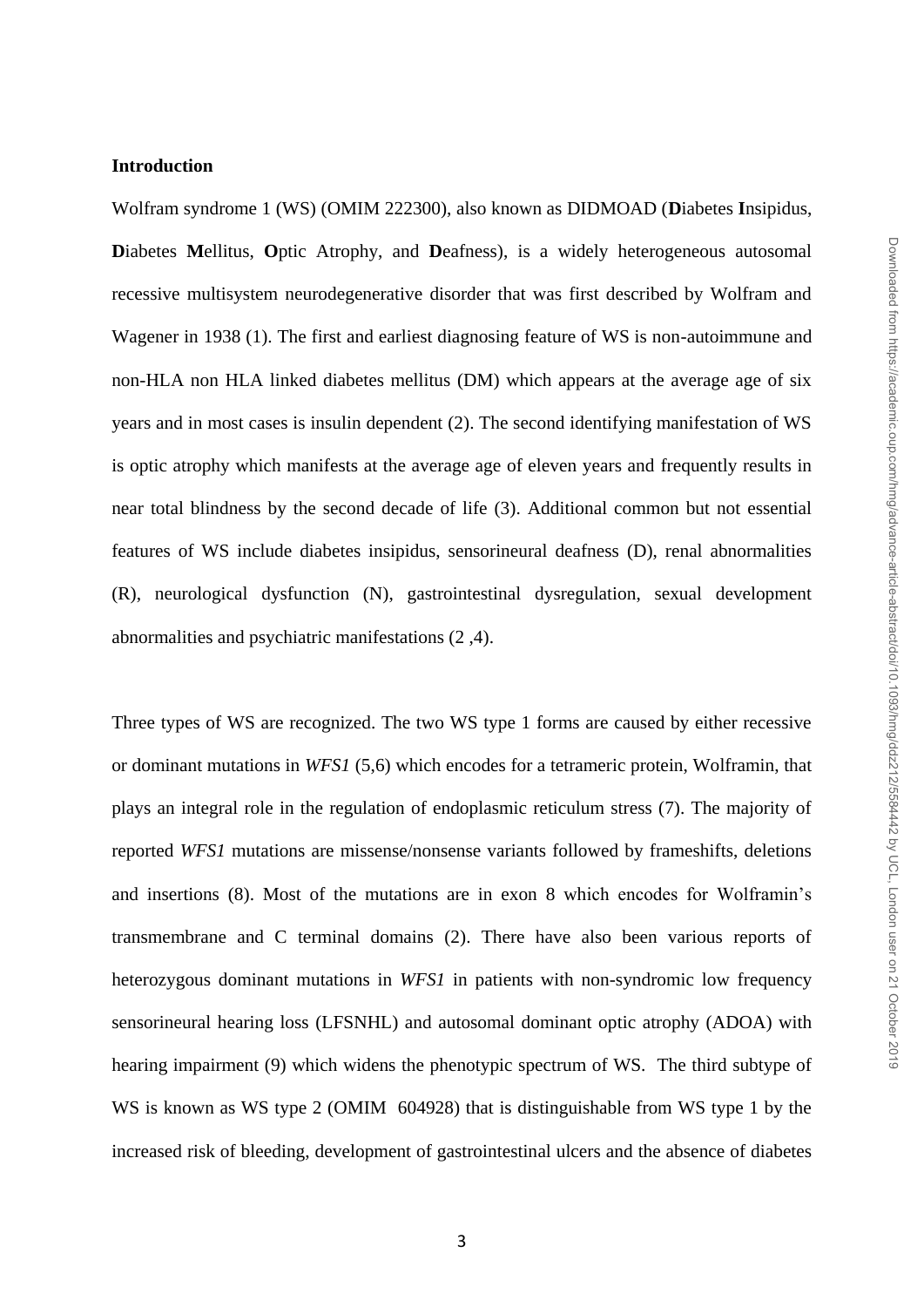insipidus even though the latter symptom has been described once in a patient with WS type 2 (10). This type of WS is caused by mutations in *CISD2* (11) which encodes for the endoplasmic reticulum IFN stimulator (ERIS) protein which plays a role in maintaining the structural and functional integrity of the endoplasmic reticulum and the mitochondria (12). There is no clear genotype phenotype relationship in WS as there appears to be wide heterogeneity even amongst the same family (9).

In this manuscript we explore the allelic variations of WS type 1 in addition to WS type 2 in a cohort of 12 patients in an effort to expand our current understanding of the genotypephenotype correlation in WS, and encourage the functional assessment of identified variants that are often reported as variants with unknown significance (VUS). Additionally, we aim to critically interpret our genetic and functional results while taking into account the growing evidence for the role of gene modifiers, enhancers and the untranslated genome regions in driving certain complex diseases (20, 21).

## **Results**

#### *Detection of pathogenic mutations in patients A-J*

Homozygosity mapping analysis showed overlapping loss of heterozygosity (LOH) loci on chromosome 4p of patients A-D harboring *WFS1* and subsequently their genomic DNA was Sanger sequenced for *WFS1*. Homozygosity mapping beta allele plots can be found in supplementary **figure 3.1, 3.2, 3.3**. A homozygous missense mutation in exon 8 of *WFS1*, c.1885C>T; p.(Arg629Trp), was identified in patients A and B **(Figure 3A).** A homozygous three base pair deletion in *WFS1* was identified in patient C, c.1243\_1245del; p.(Val415del) **(Figure 3B)**. Similarly, a homozygous three base pair deletion in *WFS1* was identified in patient D, c.1716\_1718delTTC; p.(Ile572\_Leu573delMet) **(Figure 3C)**. As for patient E, beta allele frequency plots showed LOH segregation on chromosome 4p, that was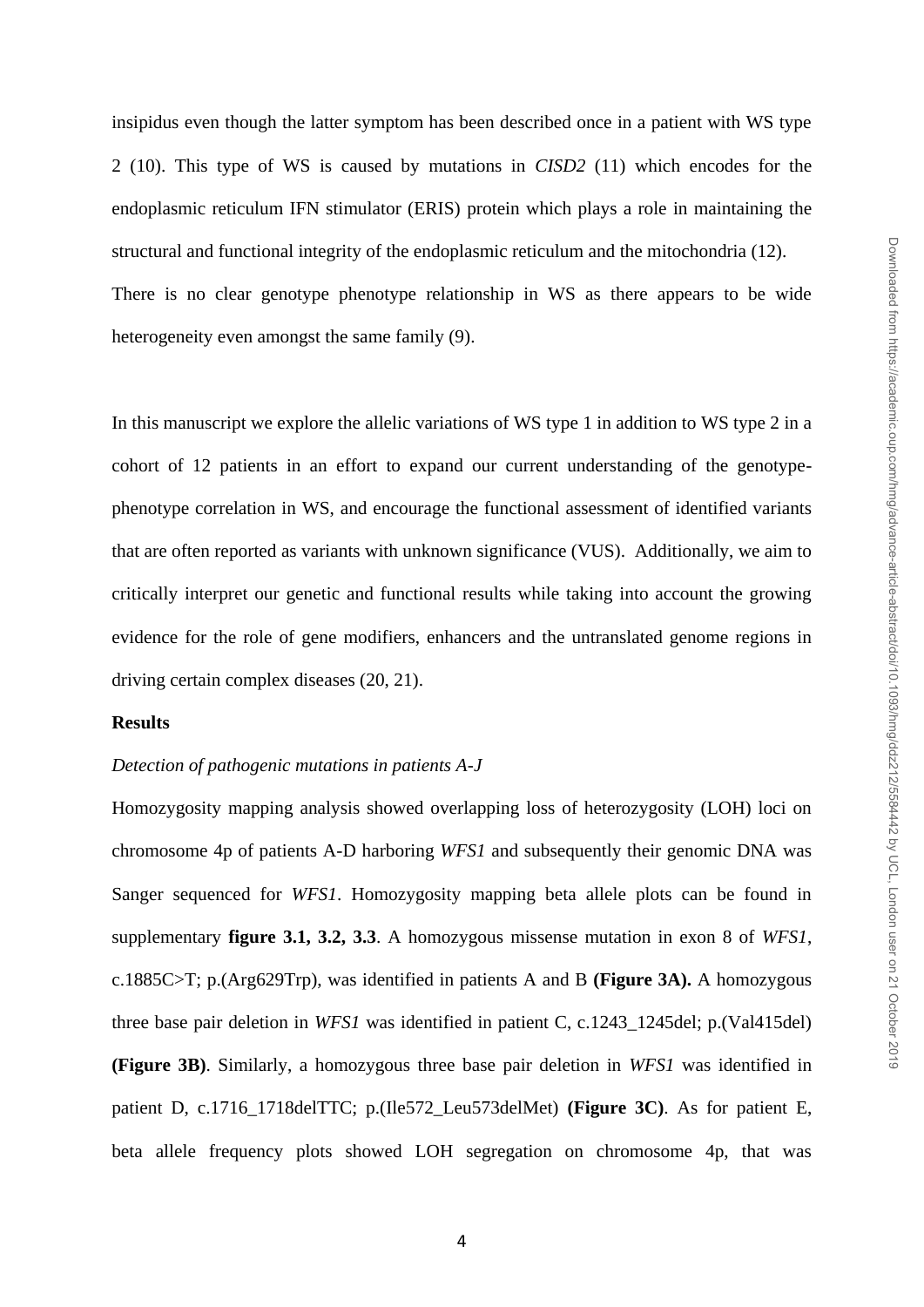subsequently Sanger sequenced. This revealed a novel frameshift insertion c.2826\_2827insA p.(Phe886fs\*54), in patient E that prolongs Wolframin by 54 amino acids **(Figure 3D)**. In patients F and G, whole exome sequencing analysis showed a *WFS1* homozygous deletion c.1230\_1233delCTCT; p.(Val412Serfs\*29), which was then confirmed by Sanger sequencing **(Figure 3E).** Similarly, in patients H and I, whole exome sequencing identified a homozygous missense change in *WFS1*, c.376G>A; p.(Ala126Thr), which was then confirmed by Sanger sequencing **(Figure 3F)**. Whole exome sequencing filtering strategies used for analyzing the variants for patients F, G, H and I are available in supplementary table 2. As for patient J, homozygosity mapping analysis showed homozygosity enrichment in chromosome 4q which harbors *CISD2* (11). Several attempts of amplifying exon 3 of *CISD2* by PCR failed **(**supplementary **Figure 1)** and furthermore, whole exome sequencing analysis failed to provide sequence of exon 3, since it is a region of segmental duplication that shares homology with at least four different genes, making its mapping and alignment almost impossible **(**supplementary **Figure 2).** It was concluded that there is a novel deletion of *CISD2* exon 3 in patient J (chr4:83007475-113025264), which was supported by the protein expression results discussed below. **Table 2** shows the details of the mutations identified in patients A-J, including information on their cytogenetic location, transcript and protein variants, conservation, translation impact, existing population frequencies and pathogenicity software predictions.

## *Pathogenic mutations in patients K and L*

In the first report that linked autosomal dominant optic atrophy and hearing loss to *WFS1,* Eiberg et al., (2006) (13) described a novel heterozygous mutation in exon 8 of *WFS1*, c.2590G>A; p.(Glu864Lys) **(Figure 2B)** in patient K and three other affected individuals from the same family **(Figure 2A).** Similarly, Rendtorff et al., (2011) (14) described a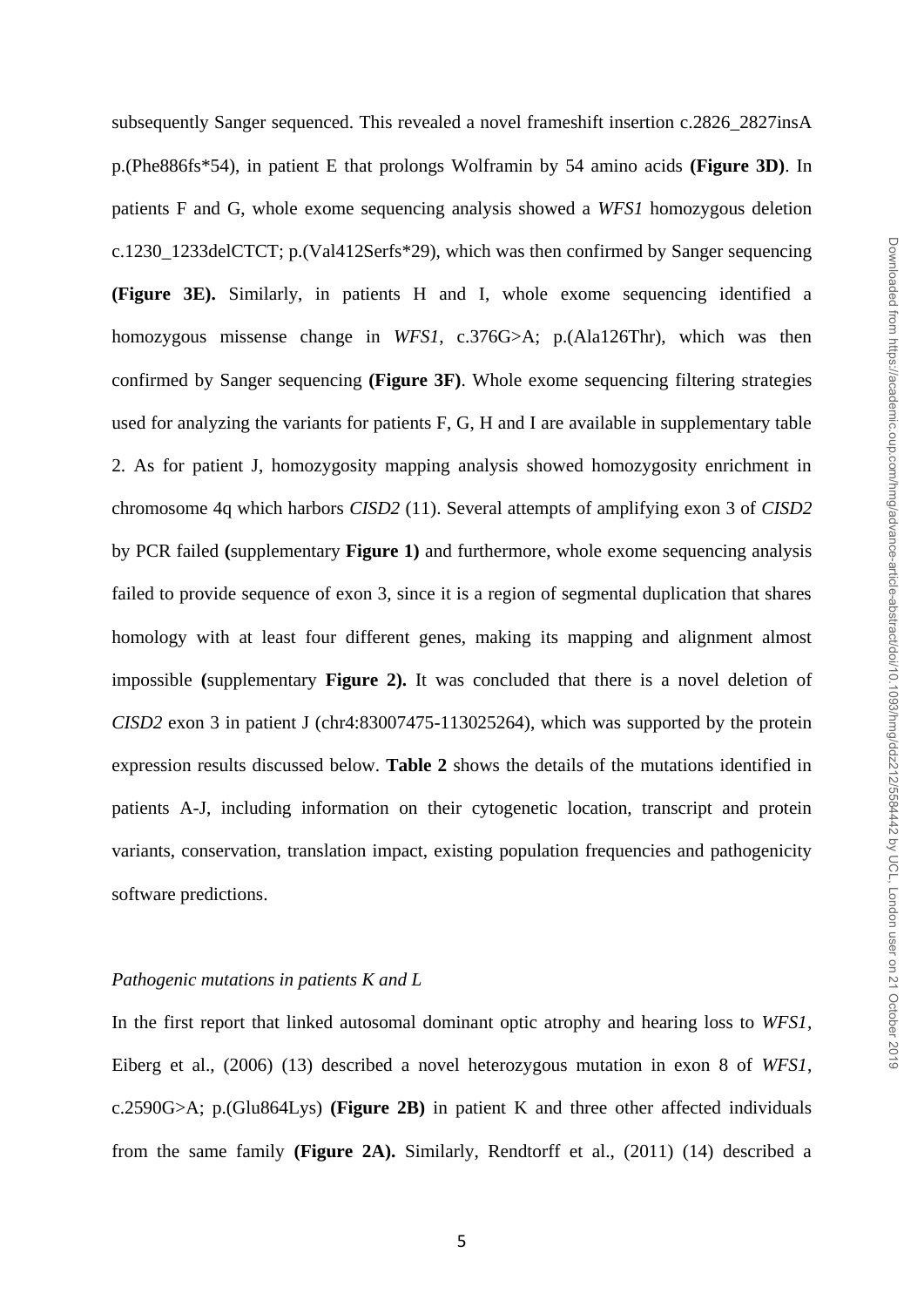heterozygous *WFS1* mutation in patient L, c.2051C>T; p.(Ala684Val) **(Figure 2D)** who is a member of the first family described with isolated autosomal dominant optic atrophy and sensorineural hearing loss **(Figure 2C)**.

#### *Expression analysis of* Wolframin *and* ERIS

Protein expression analysis of both Wolframin and ERIS was performed by lysing fibroblasts cultured from the patients' skin biopsies which were then probed by their respective antibodies using the western blotting technique. Wolframin expression levels were found to be altered in all the patients with mutations in *WFS1* (patients A-I, K & L). Wolframin expression levels were very clearly reduced in patients A, B, H, I, K & L and completely absent in patients C, D, E, G & H as compared to control fibroblasts that were cultured and lysed under identical conditions **(Figure 4).** As for the expression of ERIS protein in patient J, **Figure 4E** shows an almost complete absence of ERIS in the patient fibroblasts compared to control fibroblasts.

#### **Discussion**

#### *Allelic variations and genetic heterogeneity in a cohort of 12* WS *patients*

The genetic and phenotypic profile of our WS patient cohort clearly shows the wide genetic heterogeneity of this complex syndrome and the multifaceted mechanisms involved in regulating variant penetrance as well as disease expressivity. For example, the missense *WFS1* mutation in patients A and B, (c.1885C>T; p.(Arg629Trp)) has been previously reported in patients with additional syndromic features such as urological and neurological manifestations (15). Similarly, the *WFS1* deletion (c.1242–1244delCGT) identified in patient C has been reported before in three patients with only DM and OA contrasting to patient C who presented with DM, OA, D, DI and renal reflux (16). Additionally, the *WFS1* deletion (c.1716\_1718delTTC) in patient D has been identified previously in a female that presented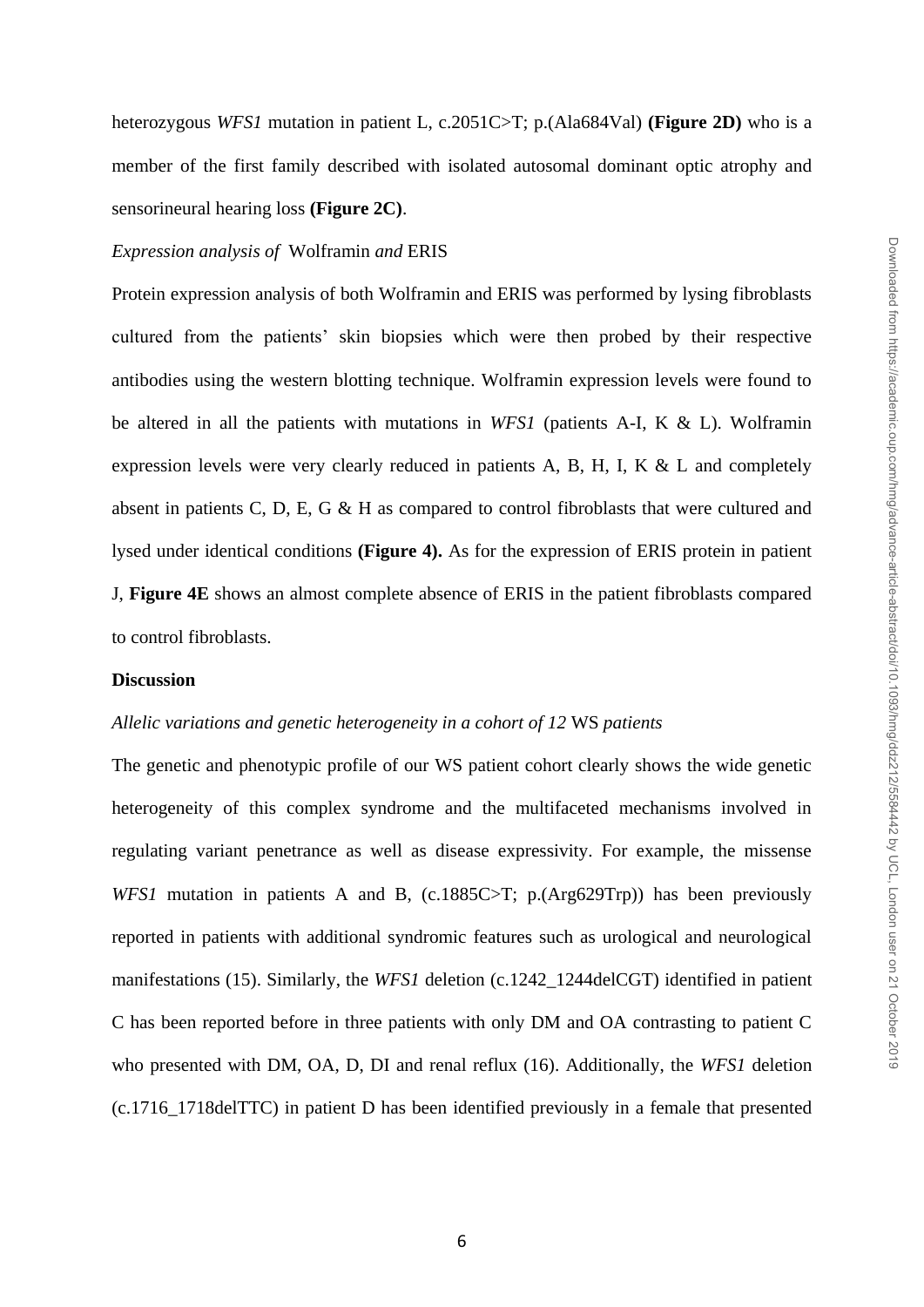with DM, OA and D (17), contrasting to patient D who does not have deafness but has DI and renal reflux.

Another puzzling paradigm in understanding the genetics of WS is the previously described reduced penetrance in the dominant form, so that not all carriers of mutations in *WFS1* show manifestations of the disease including hearing impairment and optic atrophy **(Figure 3F)** (13,14). Additionally, various reports have linked *WFS1* carriers to the development of psychiatric manifestations as for instance reported in the grandfather of a patient with the missense homozygous *WFS1* mutation c.1885C>T; p.(Arg629Trp) (15). This same homozygous mutation has been identified in patients A and B, and given that they come from a consanguineous family, some family members, including their parents are expected to be carriers for this change. However, there are no reports of psychiatric complications in this family. Moreover, it should be noted that all of the identified *WFS1* mutations affect the transmembrane and C terminal domains of Wolframin and yet there is no phenotypic concordance.

Our findings raise the question of the involvement of other potential mechanisms that could modulate penetrance such as non-sense-mediated mRNA decay pathways, methylation signatures, post transcriptional regulation or any disruption to the transcriptome or the genome as a whole that remains unexplored in general and particularly in monogenic syndromes of DM. Nucleotide changes in promoter or enhancers have been linked to influencing gene expression and phenotype severity as a whole. By looking for an explanation for genetic heterogeneity only in the coding regions of *WFS1* and *CISD2*  specifically and other protein coding regions of known genes we would be missing the vast majority of our genome where on average there are 3.5 million genomic variants per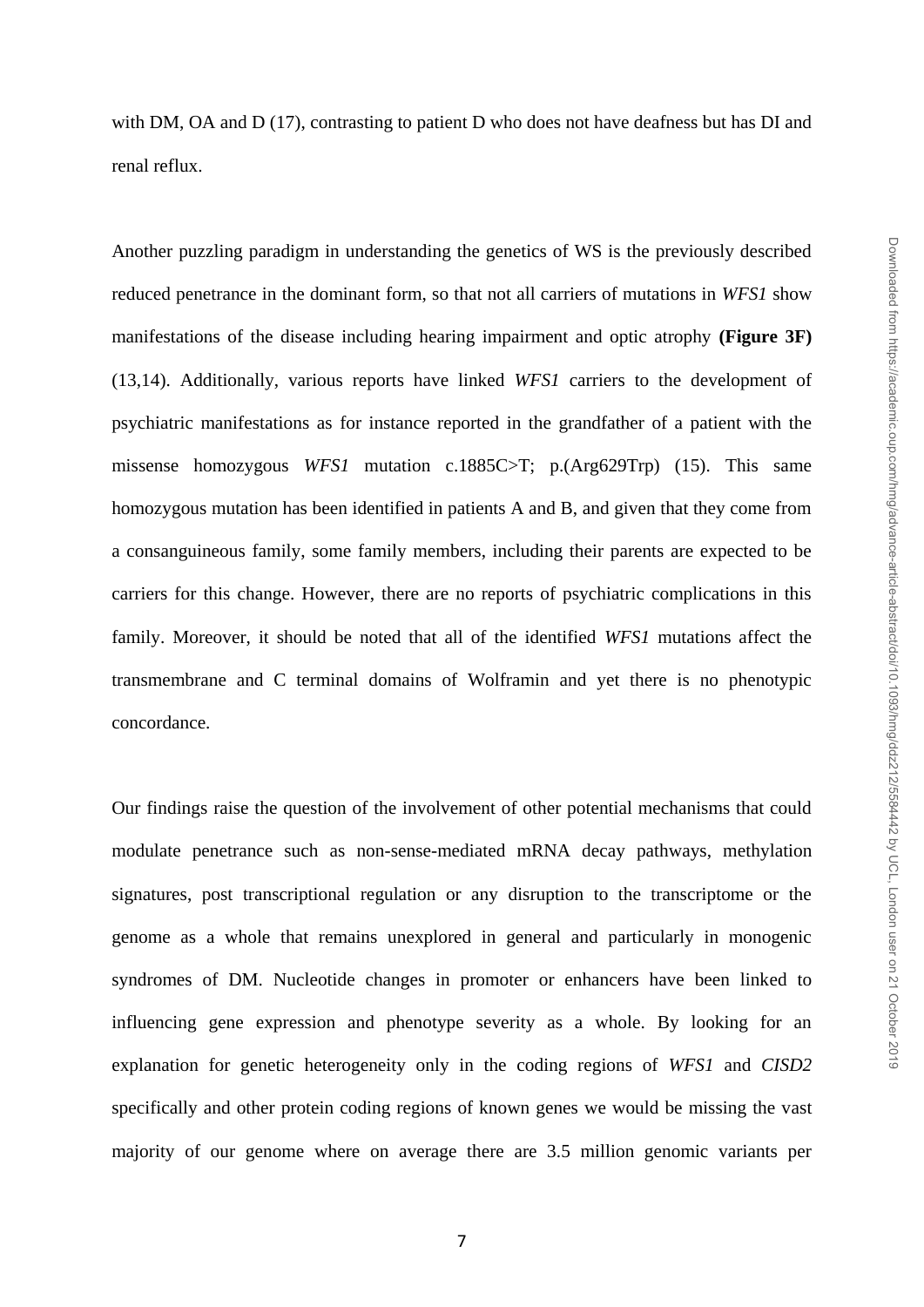individual of which only 0.65% are in protein coding regions. The possibility of this difference in phenotypic severity across WS patients being due to variants in certain key enhancers for *WFS1* or other closely associated genes should not be disregarded when interpreting the pathogenicity of protein changing mutations in *WFS1* that have a poor genotype-phenotype correlation as shown in our cohort.

# *Protein expression is decreased in all the patients despite differences in genotypes and phenotypic severity*

Nonsense and frameshift mutations resulted in the complete absence of Wolframin in patients C, D, E, F and G which is consistent with previous findings (18) and suggests that the disease phenotype is likely to be caused by a dosage effect rather than a functional defect of Wolframin. The combined results of our and the previous study show that the frameshift and stop mutations in *WFS1* lead to the complete absence of protein rather than the production of a truncated product which explains the loss of function of Wolframin in those patients. Similarly, to the frameshift and stop mutations, missense mutations in *WFS1* lead to the cellular depletion of Wolframin, albeit partially. Decreased levels of Wolframin are seen in patients A, B, H and I which is consistent with findings reported by previous studies (18,19). Unexpectedly, Wolframin levels were found to be decreased in patients K and L who harbor missense heterozygous mutations in *WFS1*. It was speculated (14) that the p.(Ala684Val) heterozygous mutation leads to misfolded Wolframin which is partly degraded prompting the remainder of this protein to act as a dominant negative mutant leading to the autosomal dominant disease. In an attempt to understand the impact of this mutation, HEK cells were transfected with plasmids expressing wild-type and mutant Wolframin which were then analyzed for protein expression that showed decreased expression levels of the mutants (14). The reduced Wolframin expression results of patient K  $\&$  L are consistent with the analyses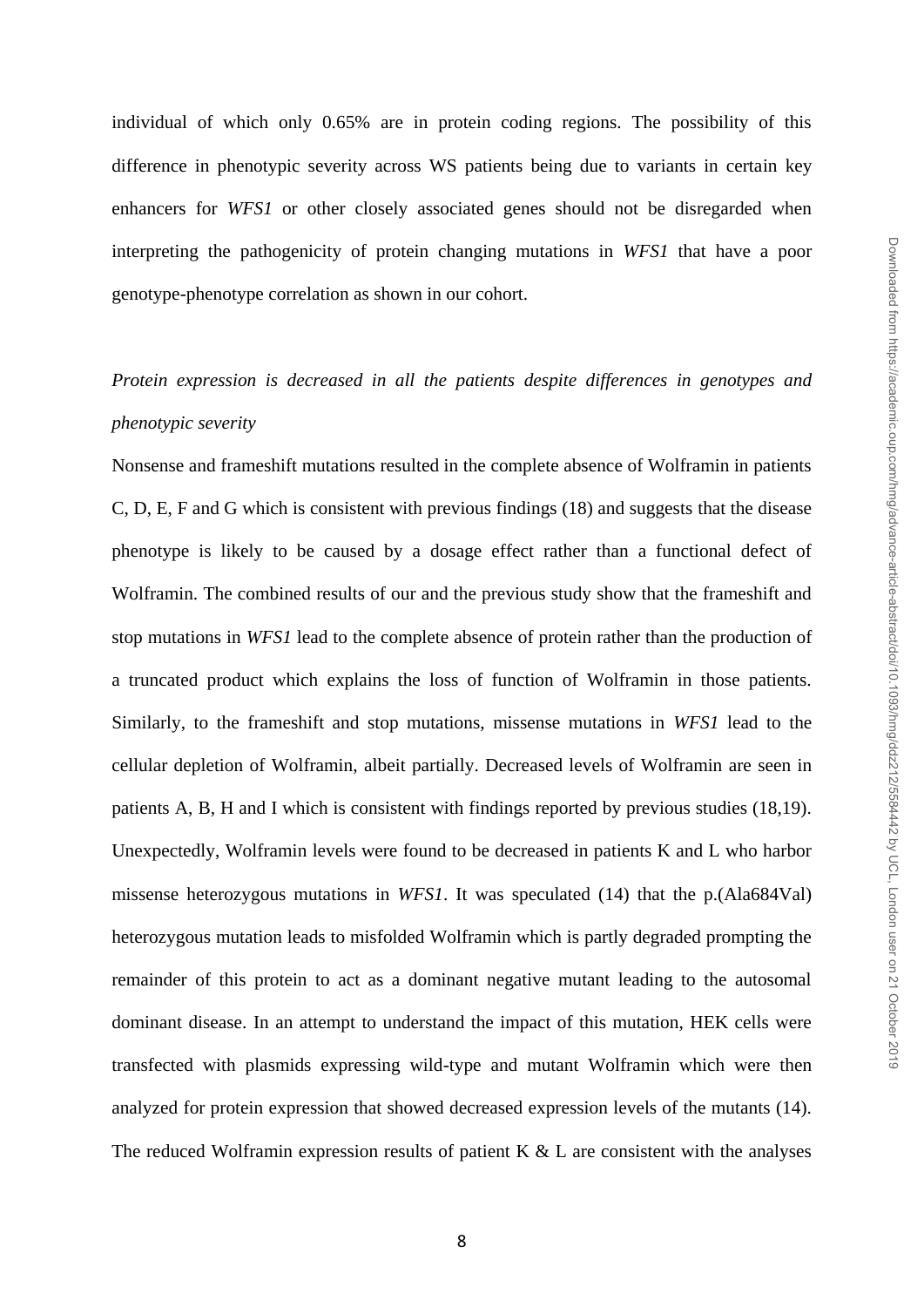of the transfected HEK cells and provide the first report of protein expression analyses of dominant WS performed on patient cell lines.

These results provide compelling evidence for a deleterious effect of the mutations in patients K and L, but do not provide a clear association between Wolframin expression and disease severity. Patients K and L have fewer symptoms than patients A and B who showed similar low protein expression levels. This data indeed shows that the c.2590G>A and c.2051C>T mutations in families 8 and 9, respectively, are disease causing but it does not provide proof that these mutations can cause a dominant phenotype.

When interpreting our protein expression results in light of our patients' phenotypes, a clear association could not be seen. **Table 3** shows details of how the genotype, phenotype and protein expression in the two allelic variations of WS type 1 and WS type 2 do not correlate. For instance, patients with absent Wolframin (C, D, E, F) have different phenotypes where patient D does not have Deafness, patient E does not have DI nor neurological symptoms and patient F does not have any urological/renal manifestations.

As for our patient with the novel deletion of exon 3 in *CISD2*, this provides the first report of ERIS expression in a patient cell line and we report that there is no clear phenotypic signature of WS type 2, since patient J is not the only patient in our cohort to lack DI, that in any way has been disregarded as a differentiating feature of WS type 2 (10). Also, patient J does not have a history of increased bleeding tendencies and abnormal platelet aggregation which similarly to WS type 1 also questions the genotype-phenotype correlation in this subset of WS.

## **Conclusion**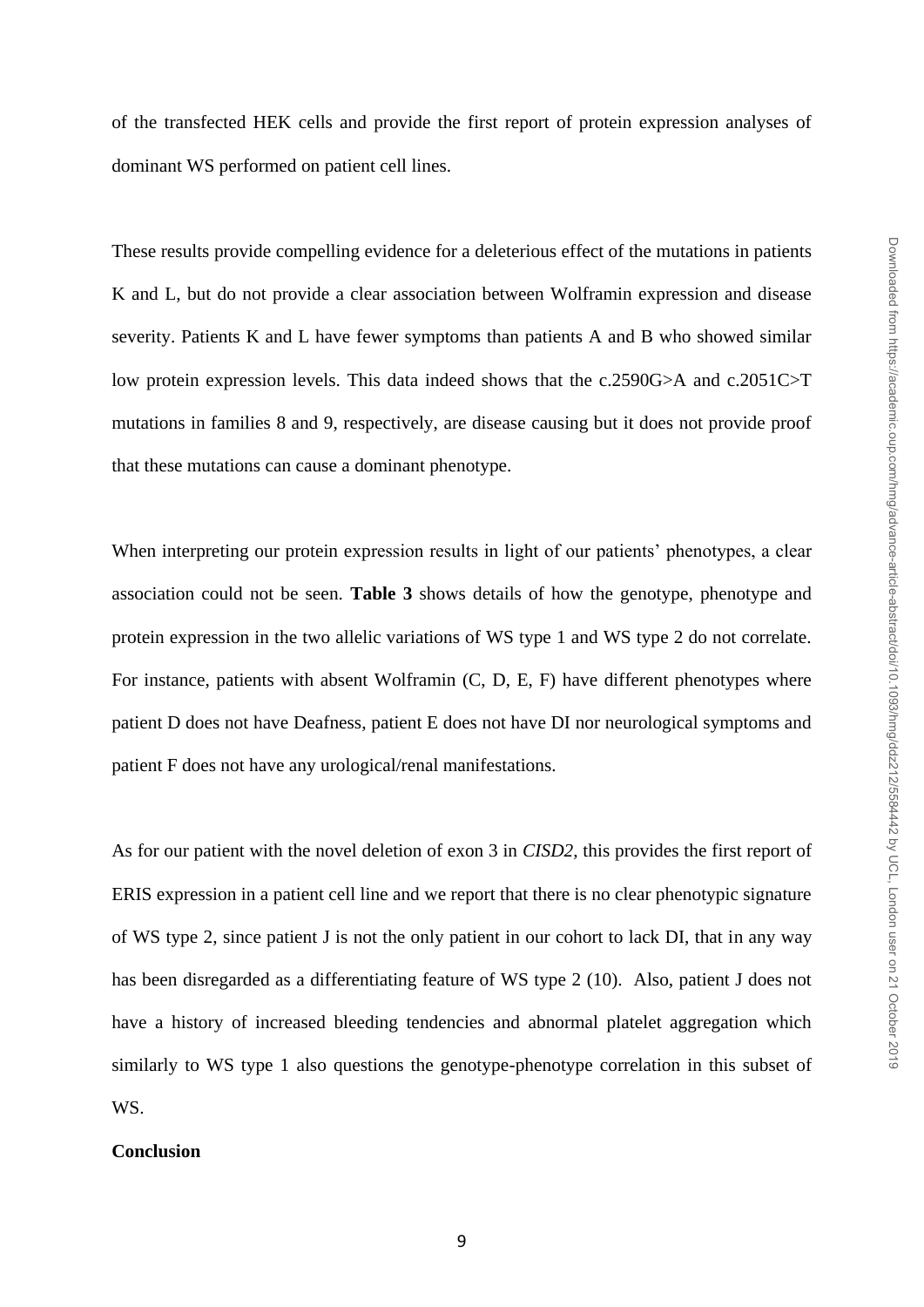This study provides the first functional mutational report in a cohort of patients with the two types of WS and the two allelic variations of WS type 1 which highlights the poor correlation not only at the genotype phenotype level but also at the molecular phenotypic level by examining the effect the mutations have on the respective encoded proteins. Additionally, our functional studies have contributed to confirming pathogenicity of identified variants which in turn reduces to some extent the frequency of VUS in WS. This strengthens the notion that mutations in WS are of variable penetrance with differing expressivity and severity and highlights the possibility of having other genetic, epigenetic or environmental mechanisms driving this variable expressivity process such as pre and post transcriptional changes upstream and downstream of the genome that could drive or restrict mutations in the protein coding parts of the genes in question. The underexplored untranslated regions of the genome have been recently reported to play significant roles in driving or protecting against certain genetic diseases (20 ,21). These findings shed a light on the importance of examining and comparing different variations of one complex disease that has been historically known to be purely monogenic and interpreting the data in light of other potential driving factors such as enhancers across the entire genome which is in line with the growing field of population genetics and high throughput sequencing that could shed a light on the 'still mysterious' world between the transcriptome and the proteome.

## **Materials and Methods**

Research inclusion consent was obtained from all the patients (or caregivers when applicable) and ethical consent for this study was obtained from the Research & Development office at UCL GOS Institute of Child Health. Handling of all patient samples was in accordance with the declaration of Helsinki.

Blood and 4 mm skin punch biopsies from ten patients (A-J) with typical and atypical phenotypic features of WS type 1 and type 2 from seven unrelated Turkish consanguineous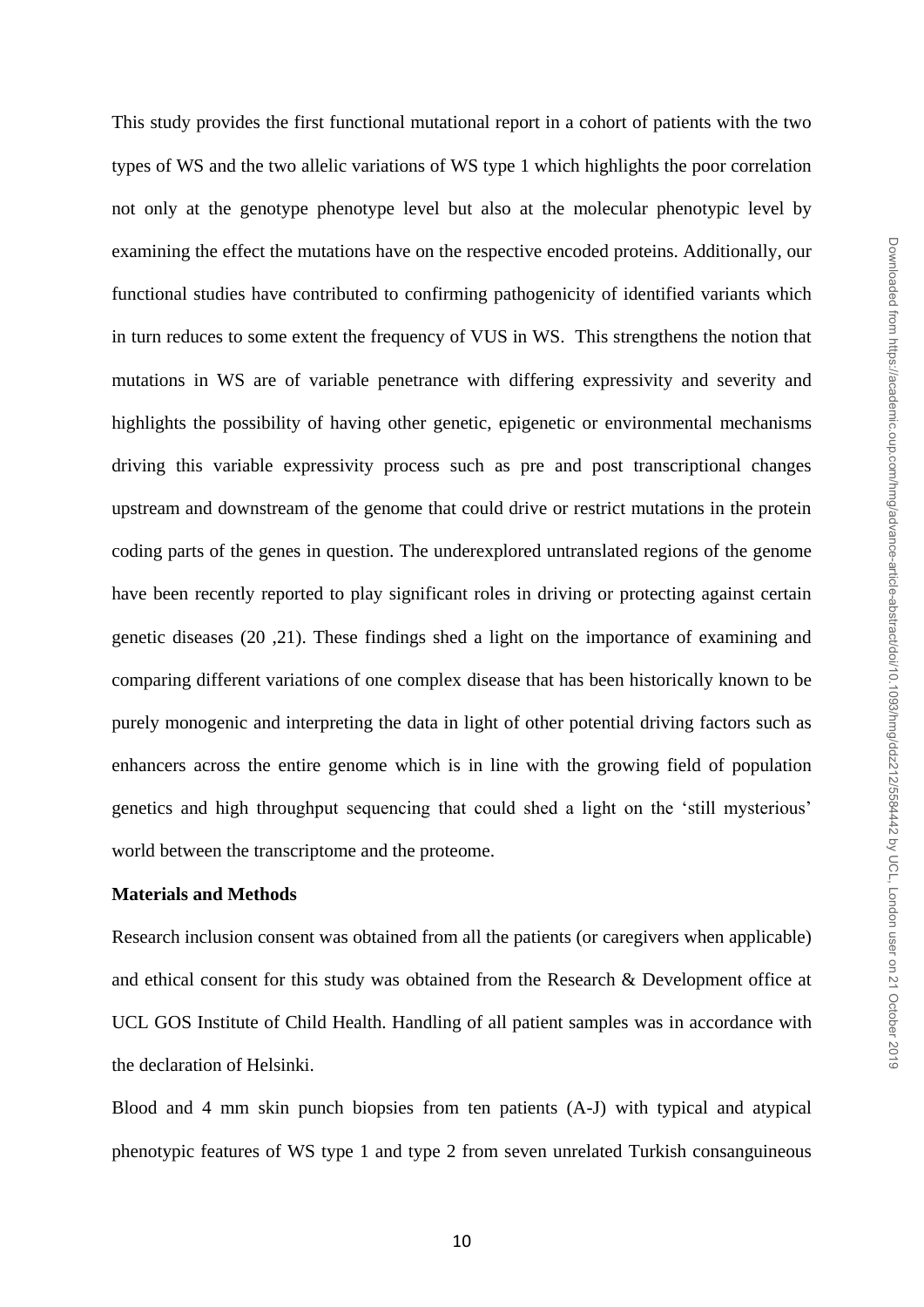families were obtained from various regions in Istanbul. **Figure 1** shows the patients' family pedigrees and any relevant family history for patients A-J, **Figures 2A/2C** respectively show the same details for patients K and L, and **Table 1** contains a summary of the patients' clinical details which shows the phenotypic heterogeneity of our patients. Established fibroblast cell lines of the two remaining patients (K and L) were obtained from Rendtorff et al., (2011).

Blood genomic DNA for patients A- J was extracted at GOSH North East Thames Regional Genetics Service Laboratories using the Maxwell 16 Blood DNA Purification Kit (Promega, USA). *WFS1* primers, *CISD2* primers and PCR/sequencing cycling conditions are available in supplementary **Table 1**. Primary fibroblast cell lines were established for each patient (A-J) in a biosafety level-2 cell culture laboratory and were cultured using Dulbecco's Modified Eagle Medium GlutaMAX supplement (Thermo Fisher Scientific, USA) and Fetal Bovine Serum from South American origins (Thermo Fisher Scientific, USA). Protein expression of the encoded *WFS1* protein Wolframin was analyzed by western blotting using a *WFS1* antirabbit antibody (Thermo Fisher Scientific, USA, #PAI-16923) and a *GAPDH* housekeeping gene anti-rabbit antibody (Cell Signalling Technology, USA, #2118S). Protein expression of the encoded *CISD2* protein ERIS was analyzed by western blotting using a *CISD2* anti-rabbit antibody (Thermo Fisher Scientific, USA, #PA5-34545). Whole exome sequencing was performed at UCL Institute of Neurology using the Illumina HiSeq 2000 platform (Illumina, San Diego, USA). The sample enrichment and library preparation were based on the SureSelect Human All Exon v4 and SureSelect v4 protocols (Agilent, Santa Clara, USA). Samples were sequenced at a final coverage of 30x. Data filtering and interpretation was done using the Ingenuity Variant Analysis software (Qiagen, USA). Homozygosity mapping was performed at UCL Genomics core facility at UCL GOS ICH. All the steps were carried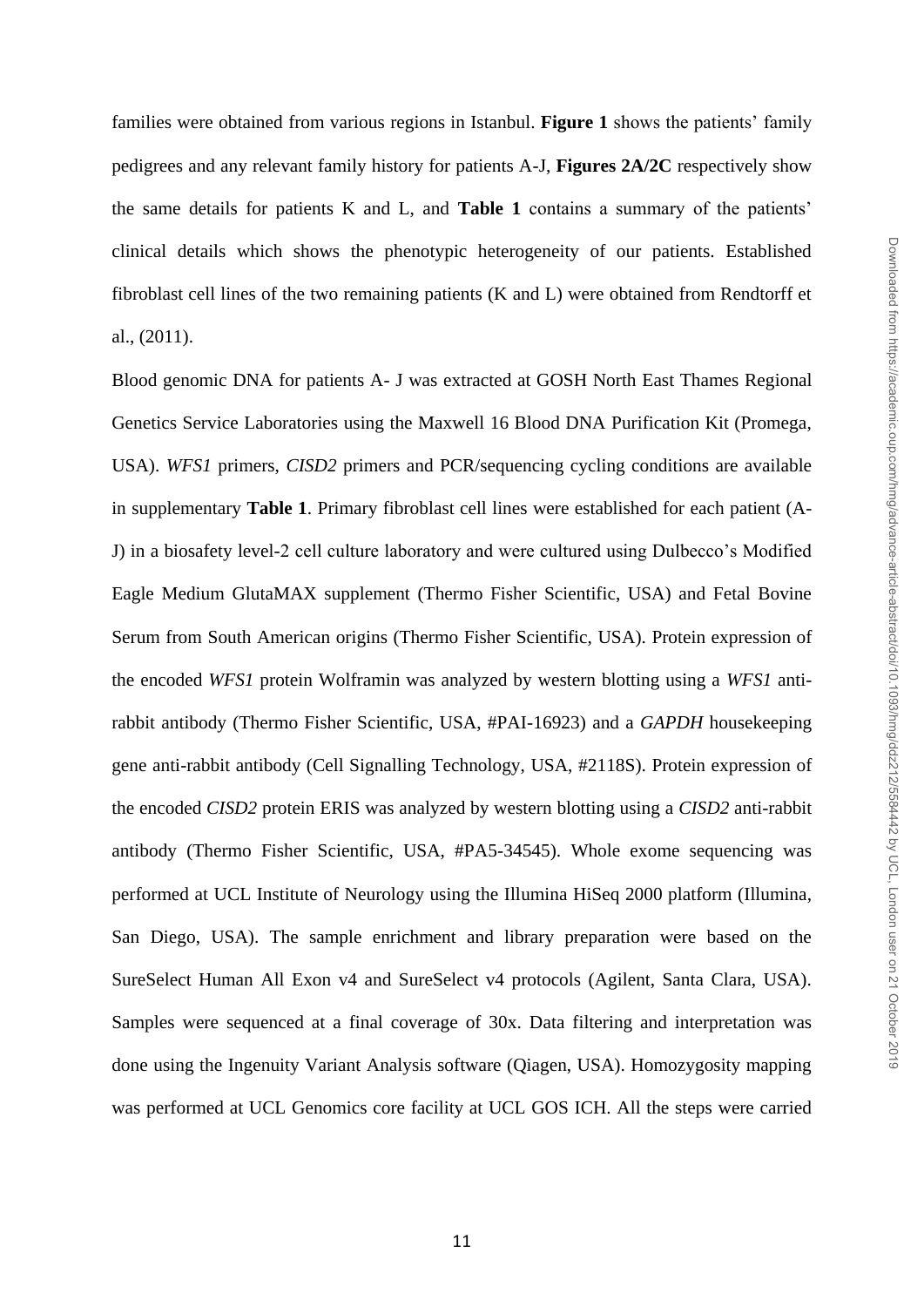out according to the Infinium HD Ultra Assay protocol (Rev B, 2010, Illumina Inc, San Diego, USA) using the cytoSNP-12 v2.1 bead-chip array.

#### **Acknowledgments**

We acknowledge all the patients and their families for taking part in this study. MR was

funded by a PhD studentship obtained from UCL GOS Institute of Child Health.

#### **Conflict of Interest**

We have no conflict of interest.

## **References**

- 1. Wolfram, D.J. (1938). Diabetes mellitus and simple optic atrophy among siblings. *Proc. Mayo. Clin,* **13**, 715 - 717.
- 2. Minton, J.A., Rainbow, L. A., Ricketts, C., & Barett, T.G. (2003). Wolfram syndrome. *Reviews in endocrine & metabolic disorders, 4*, 53-59.
- 3. Rigoli, L., Lombardo, F., & Di Bella, C. (2011). Wolfram syndrome and WFS1 gene. *Clinical genetics,* **79**, 103-117.
- 4. Barret, T.G, Bundey, S. E, & Macleod, A. F. (1995). Neurodegeneration and diabetes UK nationwide study of Wolfram (DIDMOAD) syndrome. *The Lancet,* **346**, 1458-1463.
- 5. Inoue, H., Tanizawa, Y., Wasson, J., Behn, P., Kalidas, K., Bernal-Mizrachi, E., & Rogers, D. (1998). A gene encoding a transmembrane protein is mutated in patients with diabetes mellitus and optic atrophy (Wolfram syndrome). *Nature genetics*, 20, 135-139.
- 6. Strom, T. M., Hörtnagel, K., Hofmann, S., Gekeler, F., Scharfe, C., Rabl, W.,& Meitinger, T. (1998). Diabetes insipidus, diabetes mellitus, optic atrophy and deafness (DIDMOAD) caused by mutations in a novel gene (wolframin) coding for a predicted transmembrane protein. *Hum. Mol. Genet*, **7**, 2021-2028.
- 7. Fonseca, S. G., Fukuma, M., Lipson, K. L., Nguyen, L. X., Allen, J. R., Oka, Y., & Urano, F. (2005). WFS1 is a novel component of the unfolded protein response and maintains homeostasis of the endoplasmic reticulum in pancreatic β-cells. *Journal of Biological Chemistry*, **280**, 39609-39615.
- 8. The human gene mutation database (HGMD). (2017). Cardiff: University of Wales College of Medicine.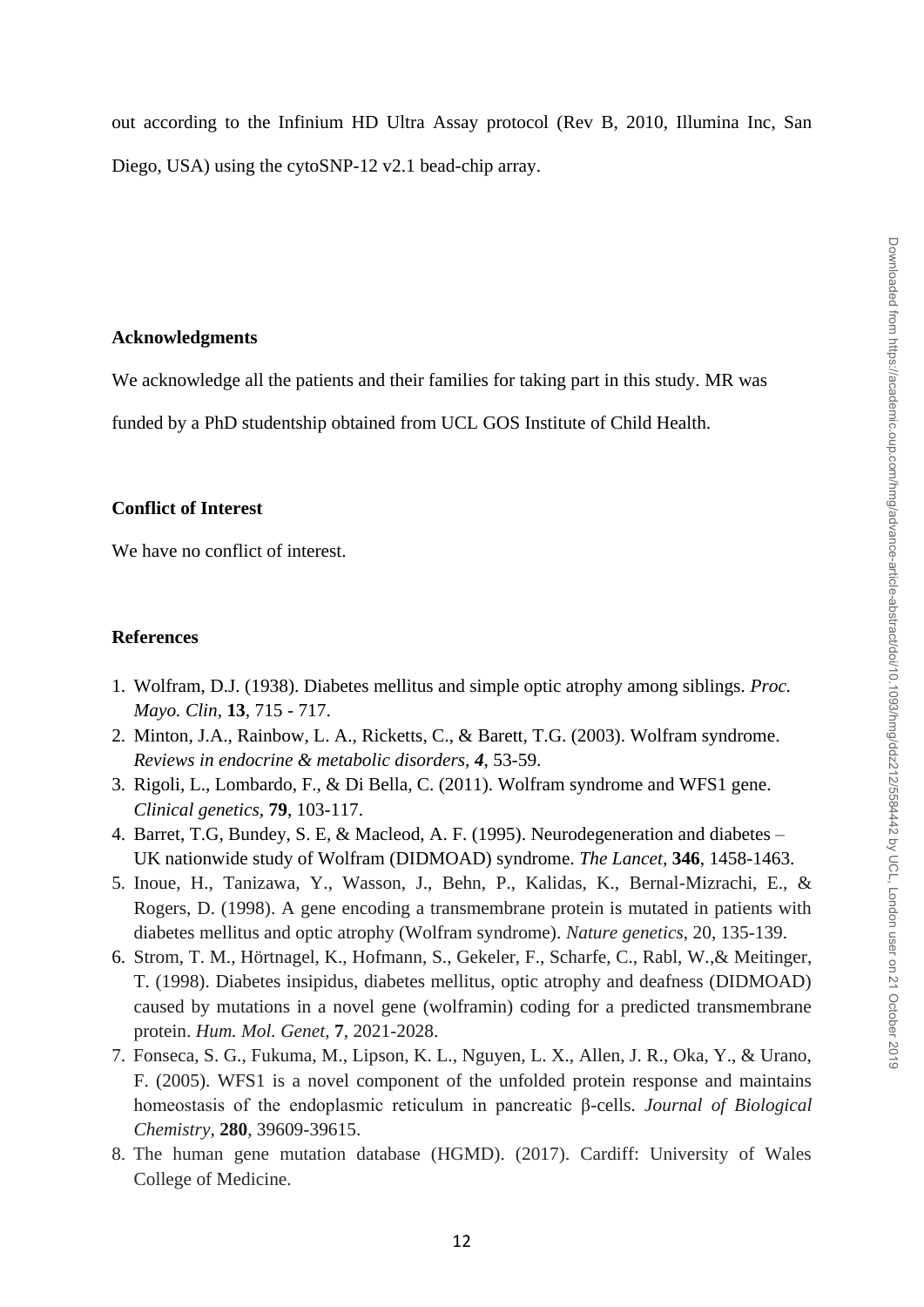- 9. Tranebjærg L, Barrett T, Rendtorff ND. WFS1-Related Disorders. 2009 Feb 24 [Updated 2013 Dec 19]. In: Adam MP, Ardinger HH, Pagon RA, et al., editors. GeneReviews® [Internet]. Seattle (WA): University of Washington, Seattle; 1993-2019. Available from: https://www.ncbi.nlm.nih.gov/books/NBK4144/
- 10. Rondinelli, M., Novara, F., Calcaterra, V., Zuffardi, O., & Genovese, S. (2015). Wolfram syndrome 2: a novel CISD2 mutation identified in Italian siblings. *Acta diabetologica*, *52*, 175-178.
- 11. El-Shanti, H., Lidral, A. C., Jarrah, N., Druhan, L., & Ajlouni, K. (2000). Homozygosity mapping identifies an additional locus for Wolfram syndrome on chromosome 4q. *The American Journal of Human Genetics*, **66**, 1229-1236.
- 12. Rouzier, C., Moore, D., Delorme, C., Lacas-Gervais, S., Ait-El-Mkadem, S., Fragaki, K., & Catala, M. (2017). A novel CISD2 mutation associated with a classical Wolfram syndrome phenotype alters Ca2+ homeostasis and ER-mitochondria interactions. *Hum. Mol. Genet*, **26**, 1599-1611.
- 13. Eiberg, H., Hansen, L., Kjer, B., Hansen, T., Pedersen, O., Bille, M.,& Tranebjaerg, L. (2006). Autosomal dominant optic atrophy associated with hearing impairment and impaired glucose regulation caused by a missense mutation in the WFS1 gene. *Journal of medical genetics*, *43*, 435-440.
- 14. Rendtorff, N. D., Lodahl, M., Boulahbel, H., Johansen, I. R., Pandya, A., Welch, K. O., & Mets, M. B. (2011). Identification of p. A684V missense mutation in the WFS1 gene as a frequent cause of autosomal dominant optic atrophy and hearing impairment. *American Journal of Medical Genetics Part A*, **155**, 1298-1313.
- 15. Kadayifci, A., Kepekci, Y., Coskun, Y., & Huang, Y. (2001). Wolfram syndrome in a family with variable expression. *Acta Medica (Hradec Kralove)*, *44*, 115-118.
- 16. Hardy, C., Khanim, F., Torres, R., Scott-Brown, M., Seller, A., Poulton, J.,& Barrett, T. (1999). Clinical and molecular genetic analysis of 19 Wolfram syndrome kindreds demonstrating a wide spectrum of mutations in WFS1. *The American Journal of Human Genetics*, *65*, 1279-1290.
- 17. Colosimo, A., Guida, V., Rigoli, L., Di Bella, C., De Luca, A., Briuglia, S., & Dallapiccola, B. (2003). Molecular detection of novel WFS1 mutations in patients with Wolfram syndrome by a DHPLC‐based assay. *Human mutation*, **21**, 622-629.
- 18. Hofmann, S., Philbrook, C., Gerbitz, K. D., & Bauer, M. F. (2003). Wolfram syndrome: structural and functional analyses of mutant and wild-type wolframin, the WFS1 gene product. *Hum. Mol. Genet*, **12**, 2003-2012.
- 19. Hofman, S., & Bauer, M.F. (2006). Wolfram syndrome associated mutations lead to instability and proteasomal degradation of Wolframin. FEBS letters, **580**, 4000-4004.
- 20. Riachi, M., Bas, F., Darendeliler, F. & Hussain, K (2019). A novel 3'UTR mutation in the *SLC29A3* gene associated with pigmentary hypertrichosis and non-autoimmune insulindependent diabetes mellitus syndrome. *Pediatr. Diabetes*, **20**, 474-481.
- 21. Inoue, F., Kircher, M., Martin, B., Cooper, G.M., Witten, D.M., McManus, M., Ahituv N. & Shendure, J. (2017). A systematic comparison reveals substantial differences in chromosomal versus episomal encoding of enhancer activity. *Genome. Res,* **27**, 236-242.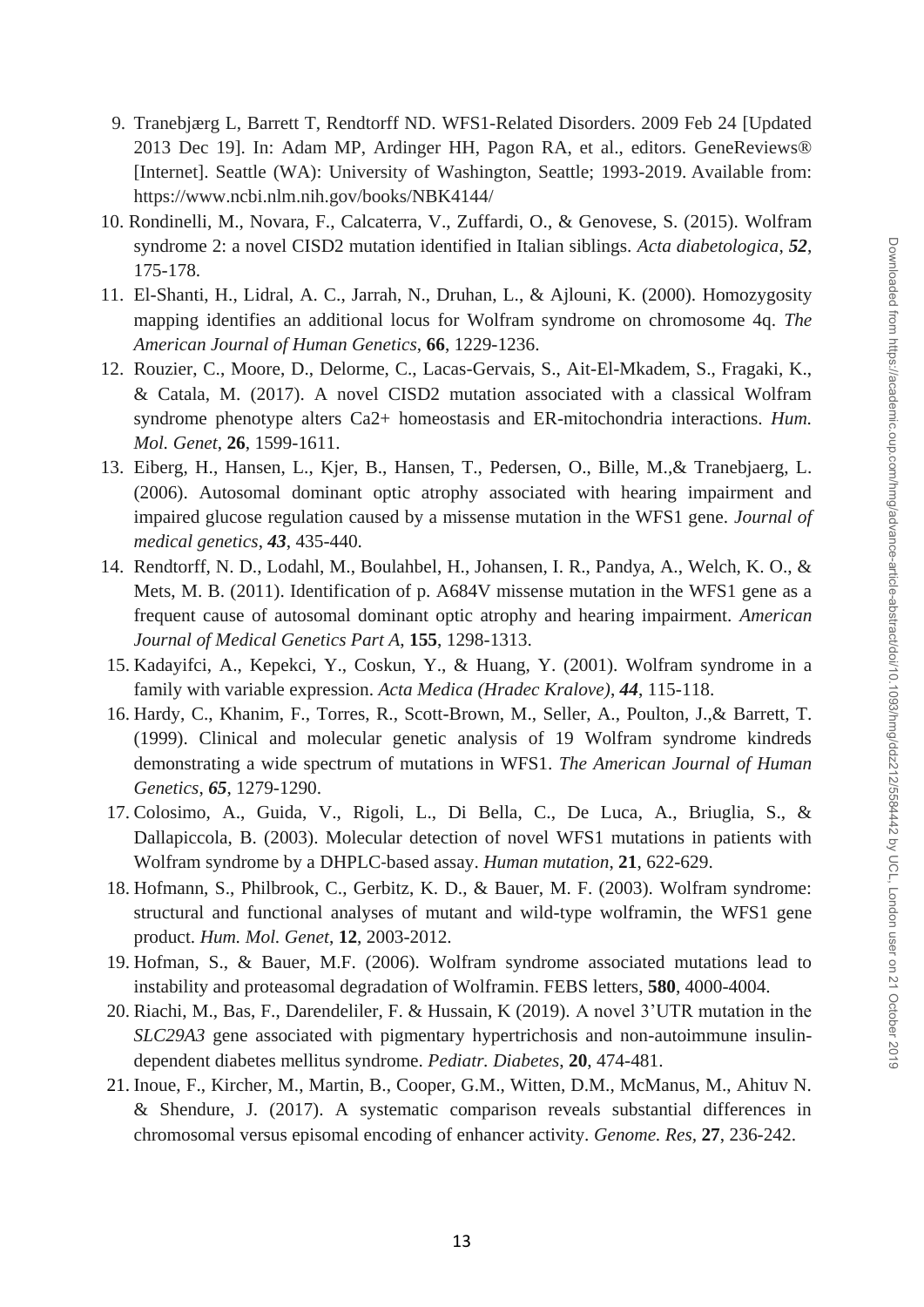**Figure 1:** Family pedigrees of patients A-J. **(A)** Patients A and B are siblings born to Turkish consanguineous parents with a maternal family history of insulin dependent DM (maternal grandmother). **(B)** Patient C is born to Turkish consanguineous parents with a maternal family history of insulin dependent DM (maternal uncle). **(C)** Patient D is born to Turkish consanguineous parents with no known family history relating to DM. **(D)** Patient E is born to Turkish consanguineous parents with a family history of undiagnosed WS. The patient's paternal cousins have DM, OA, DI and D. **(E)** Patients F and G are siblings born to Turkish consanguineous parents. Their paternal cousin has manifestations of undiagnosed WS and those include DM, OA, DI and congenital hypothyroidism, in addition to insulin dependent DM diagnosed in their great paternal uncle. **(F)** Patients H and I are siblings born to Turkish consanguineous parents with a family history of insulin dependent DM (great grandfather). **(G)** Patient J is born to Turkish consanguineous parents with a family history of insulin dependent DM (mother, maternal aunt and paternal uncle).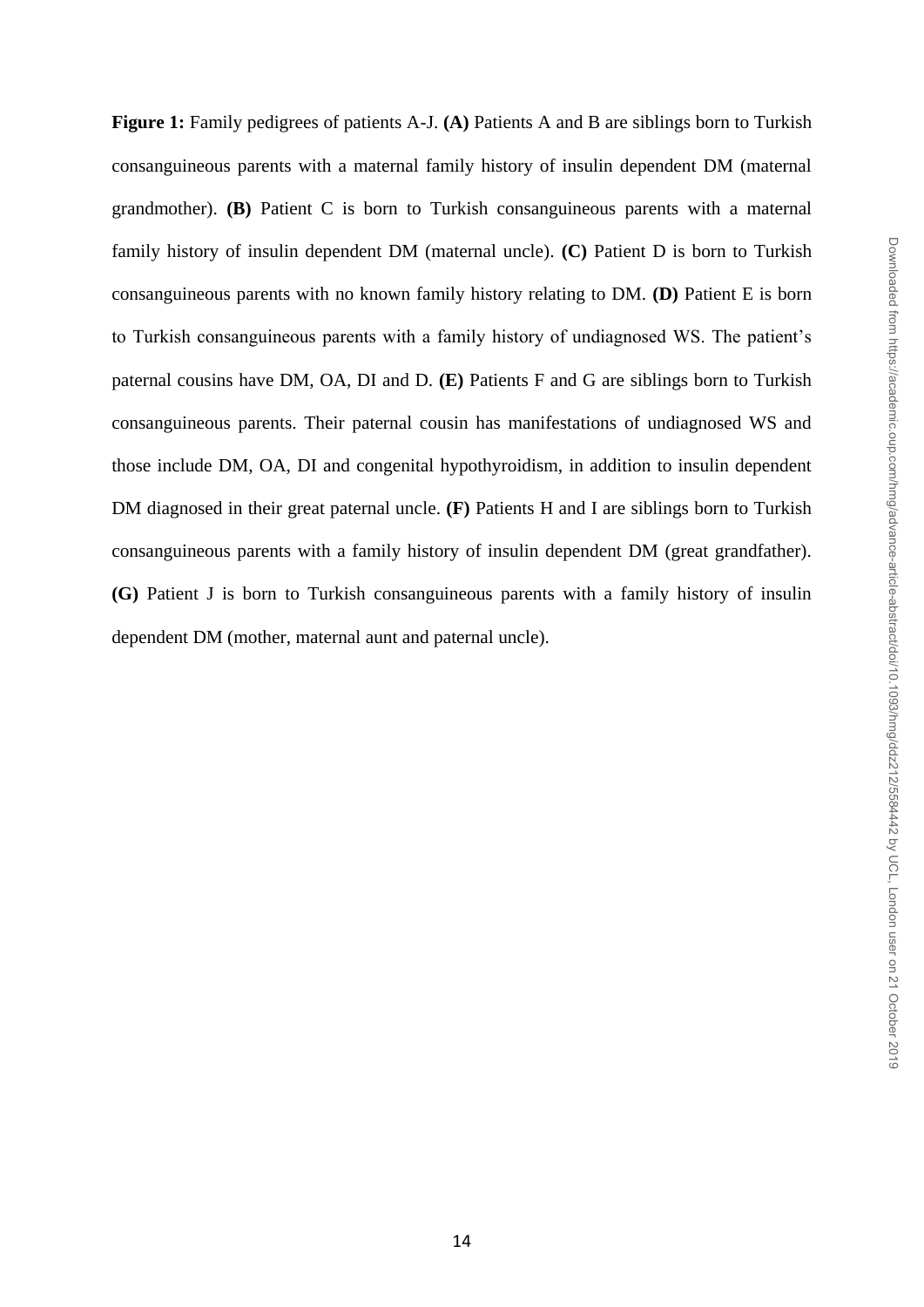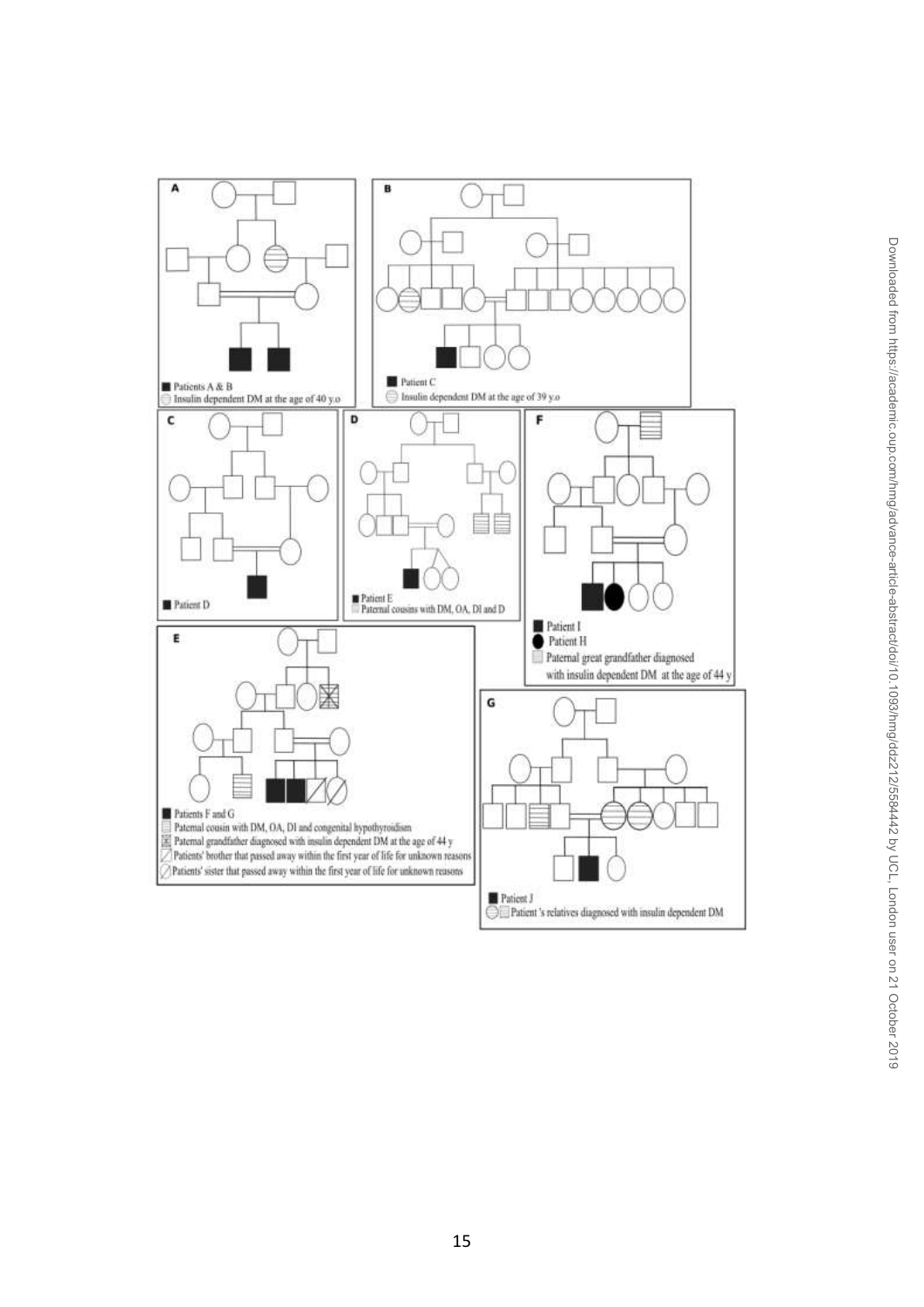**Figure 2:** Family pedigrees and Sanger sequencing chromatograms of patients K and L. **(A)**  Family pedigree of patient K showing a strong family history of hearing impairment and optic atrophy. **(B)** gDNA Sanger sequencing chromatogram obtained from Eiberg et al., (2006) showing a novel heterozygous mutation in exon 8 of *WFS1*, c.2590G>A; p.(Glu864Lys) in patient K. **(C)** Family pedigree of patient L displaying a family history of hearing loss and optic atrophy. **(D)** gDNA Sanger sequencing chromatogram showing a heterozygous *WFS1* mutation in patient L, c.2051C>T; p.(Ala684Val) obtained from Rendtorff et al., (2011).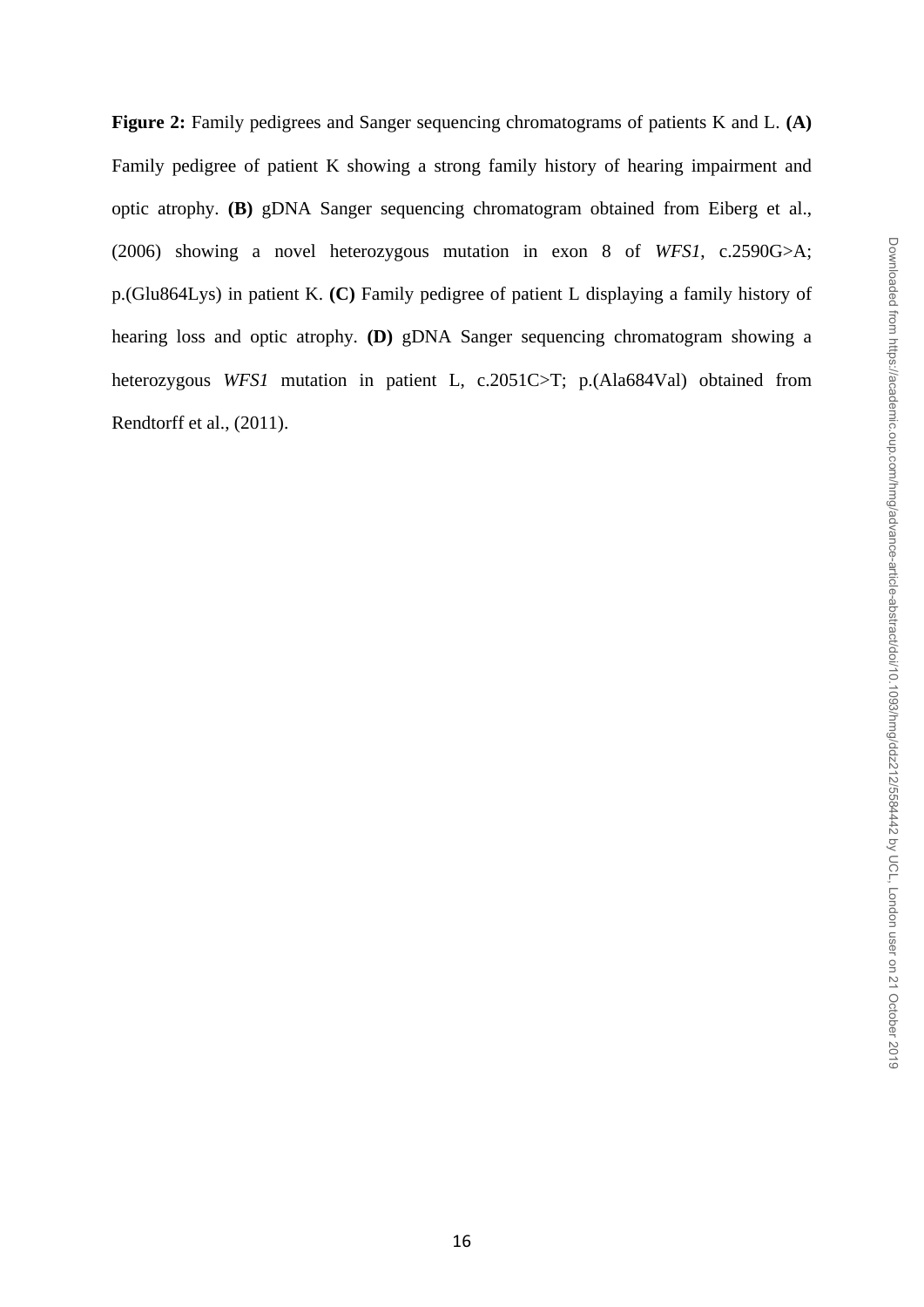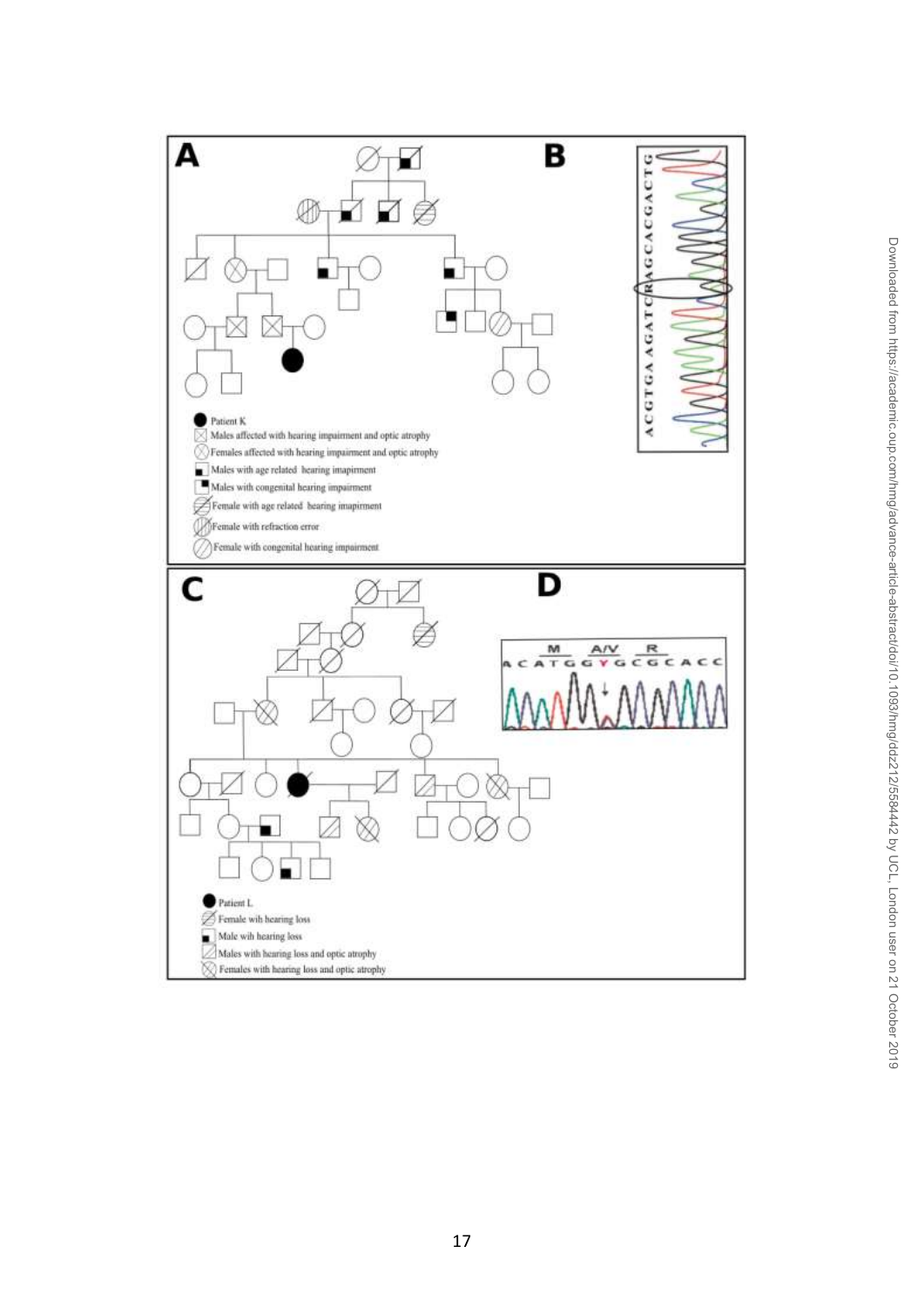**Figure 3:** Genomic DNA Sanger sequencing chromatograms for *WFS1.* **(A)** Homozygous missense mutation c.1885C>T; p.(Arg629Trp) in patients A and B, wild type allele C seen in control. **(B)** Homozygous three base pair deletion in patient C, c.1242 1244delCGT; p. (del415Val). **(C)** Homozygous three base pair deletion in patient D, c.1716\_1718delTTC; p. (del516Phe). **(D)** Novel frameshift insertion c.2826\_2827insA; p. (Phe886fs\*54) in patient E. **(E)** Homozygous frameshift deletion c.1230\_1233delCTCT; p.(Val412Serfs\*29), in patients F and G. **(F)** Homozygous missense mutation c.376G>A; p.( Ala126Thr) in patients H and I.

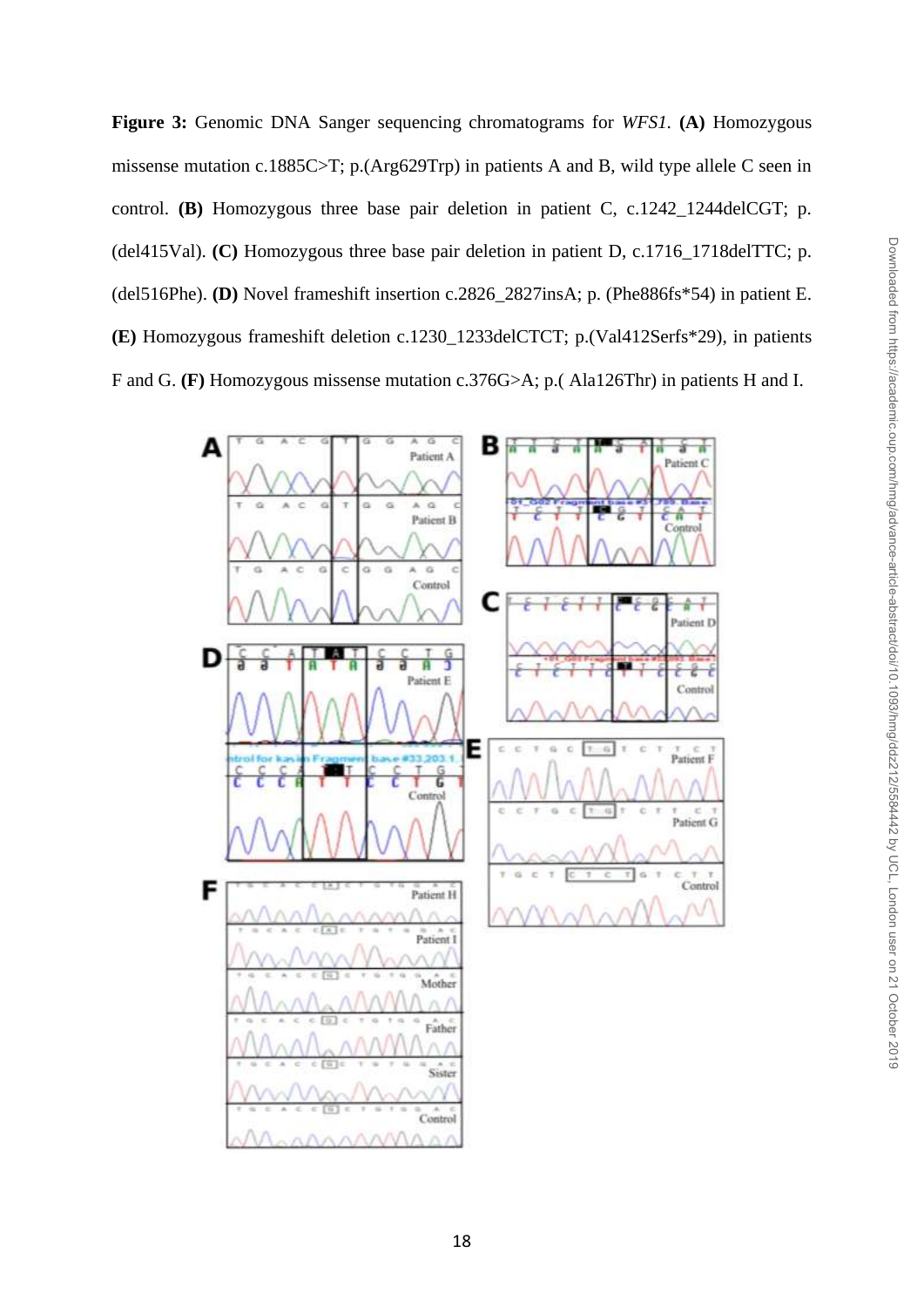**Figure 4:** Wolframin and ERIS protein expression analysis in patients normalised to GAPDH and Calnexin respectively. **(A)** Wolframin levels are reduced in patients A and B compared to control 1 and control 2. **(B)** Wolfamin is absent in patients C and D compared to control 1. **(C)** Wolfamin is absent in patient E compared to control 2 and control 3. **(D)** Wolfamin is absent in patients G and F and reduced in patients H and I compared to controls 1 and control 2. (E) ERIS is almost completely absent in patient J compared to control 1. **(F)** Wolframin is reduced in patients K and L compared to controls 1, 2, 3 and 4.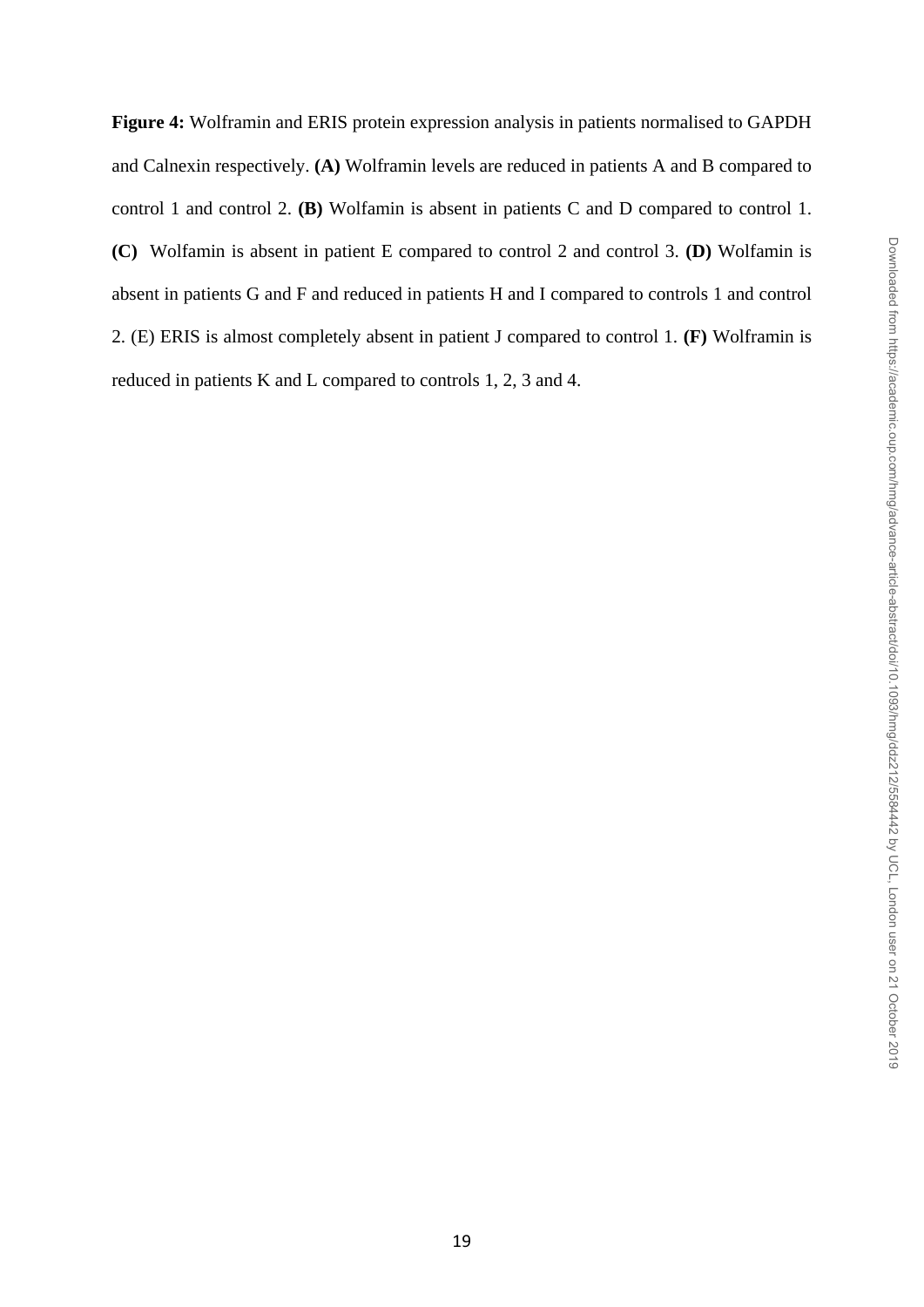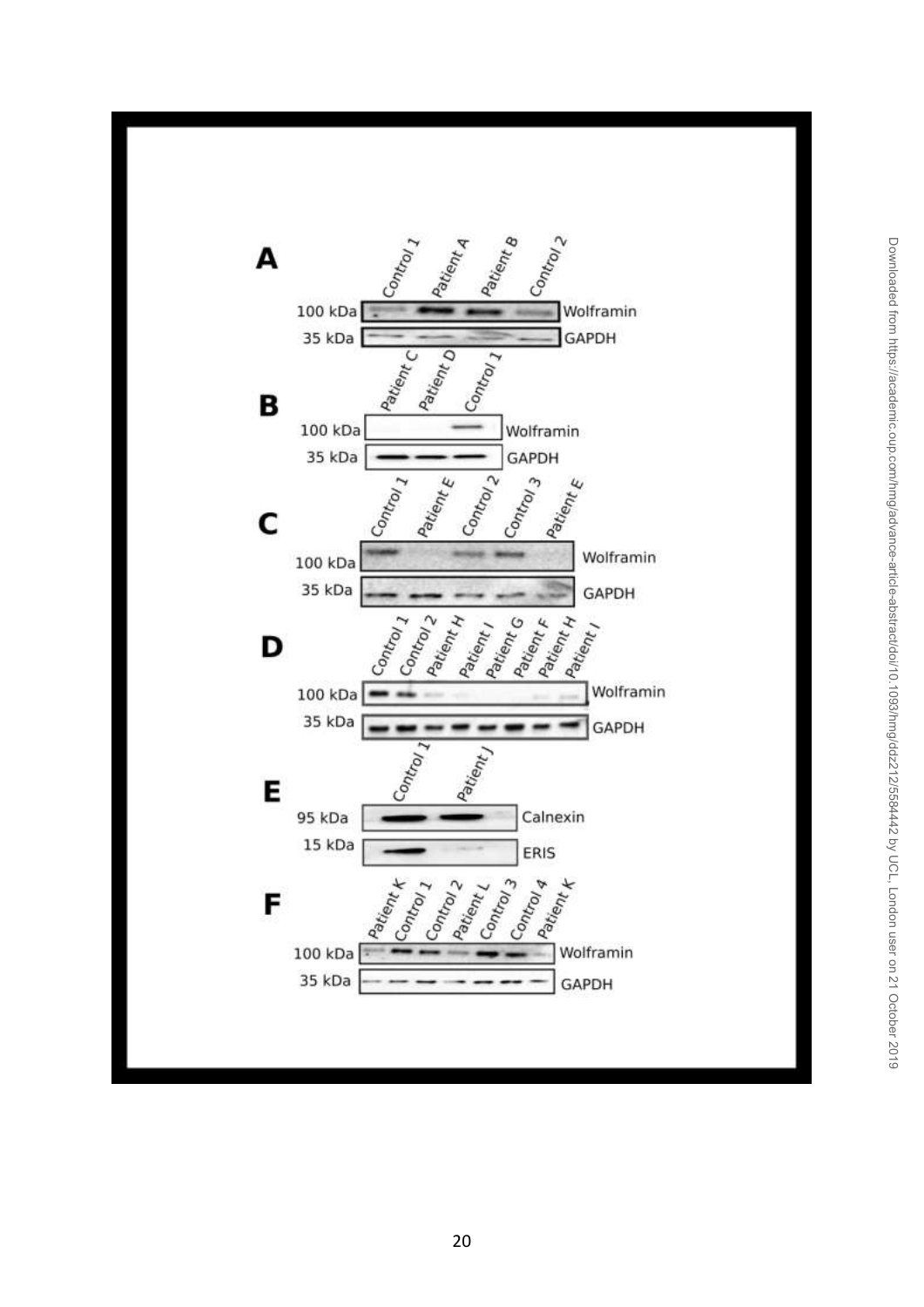**Table 1.** Summary of the patients' clinical features (**DM**: diabetes mellitus, **DI**: diabetes insipidus, **OA**: optic atrophy, **D**: deafness). The majority of the patients (83%) have DM, 100% of the patients have OA, 66% have additional clinical features, 67% have DI, 41% have D and 100% of the patients with autosomal recessive WS are from consanguineous families. All the patients have been screened for additional features.

**Table 2:** Summary of the mutations identified in 10 patients and their respective population prevalence (%) and pathogenicity prediction results which are consistently disease causing in the probands. Conservation of the affected amino acids was checked using Clustal Omega in humans, orangutan, chimpanzee, frog and chicken.

**Table 3:** Summary of the patients' phenotypes combined with their respective genetic and functional characterizations which show a clear absence of any genotype-phenotype correlation.

## **Abbreviations**

Wolfram syndrome (WS), diabetes insipidus (DI), diabetes mellitus (DM), optic atrophy (OA), deafness (D), renal complications (R), neurological complications (N), low frequency sensorineural hearing loss (LFSNHL), autosomal dominant optic atrophy (ADOA), endoplasmic reticulum IFN stimulator (ERIS), loss of heterozygosity (LOH), Variant of Unknown Significance (VUS)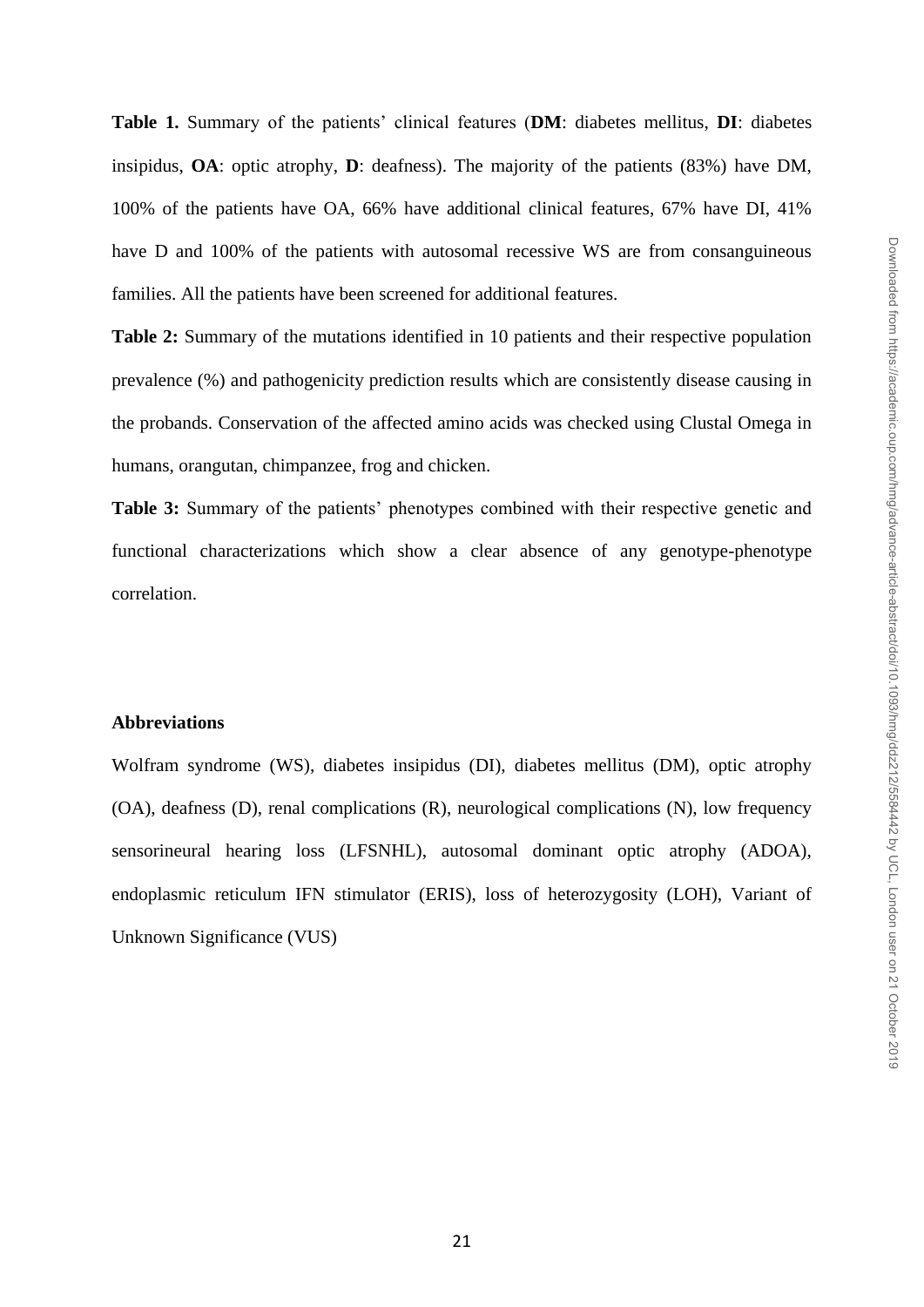## **Table 1**

| <b>Patient</b> | Age               | <b>Ethnicity</b> | <b>Consanguinity</b> | <b>DM</b>   | DI             | <b>OA</b> | D           | <b>Additional features</b>                                                                           |
|----------------|-------------------|------------------|----------------------|-------------|----------------|-----------|-------------|------------------------------------------------------------------------------------------------------|
| A              | 27                |                  | Y                    |             | Y              |           | N           | N                                                                                                    |
| $\, {\bf B}$   | 29                |                  | Y                    |             | Y              |           | $\mathbf N$ | N                                                                                                    |
| $\overline{C}$ | 17                |                  | Y                    |             | $\overline{Y}$ |           | Y           | Renal<br>reflux,<br>recurrent<br>infections                                                          |
| $\mathbf D$    | 14                |                  | Y                    |             | Y              |           | N           | Renal reflux                                                                                         |
| E              | 14                | Turkish          | Y                    | Y           | $\mathbf N$    | Y         | Y           | Renal reflux, short stature,<br>celiac disease                                                       |
| $\overline{F}$ | 20                |                  | $\mathbf Y$          |             | Y              |           | $\mathbf N$ | Developmental<br>delay,<br>microcephaly,<br>cerebral<br>atrophy,<br>unilateral<br>undescended testes |
| G              | 17                |                  | Y                    |             | Y              |           | N           | Bladder wall trabeculation<br>and bladder diverticulum                                               |
| H              | 18                |                  | Y                    |             | Y              |           | $\mathbf N$ | Developmental<br>delay,<br>microcephaly                                                              |
| $\mathbf I$    | 23                |                  | Y                    |             | Y              |           | ${\bf N}$   | Developmental<br>delay,<br>microcephaly                                                              |
| J              | 19                |                  | Y                    |             | ${\bf N}$      |           | Y           | Ventricular septal defect,<br>cardiac<br>murmur,<br>developmental<br>delay,<br>cerebral atrophy      |
| $\mathbf K$    | 44                | White            | $\mathbf N$          | $\mathbf N$ | $\mathbf N$    |           | Y           | N                                                                                                    |
| L              | Deceased<br>$-63$ | White            | N                    | N           | $\mathbf N$    |           | Y           | $\overline{N}$                                                                                       |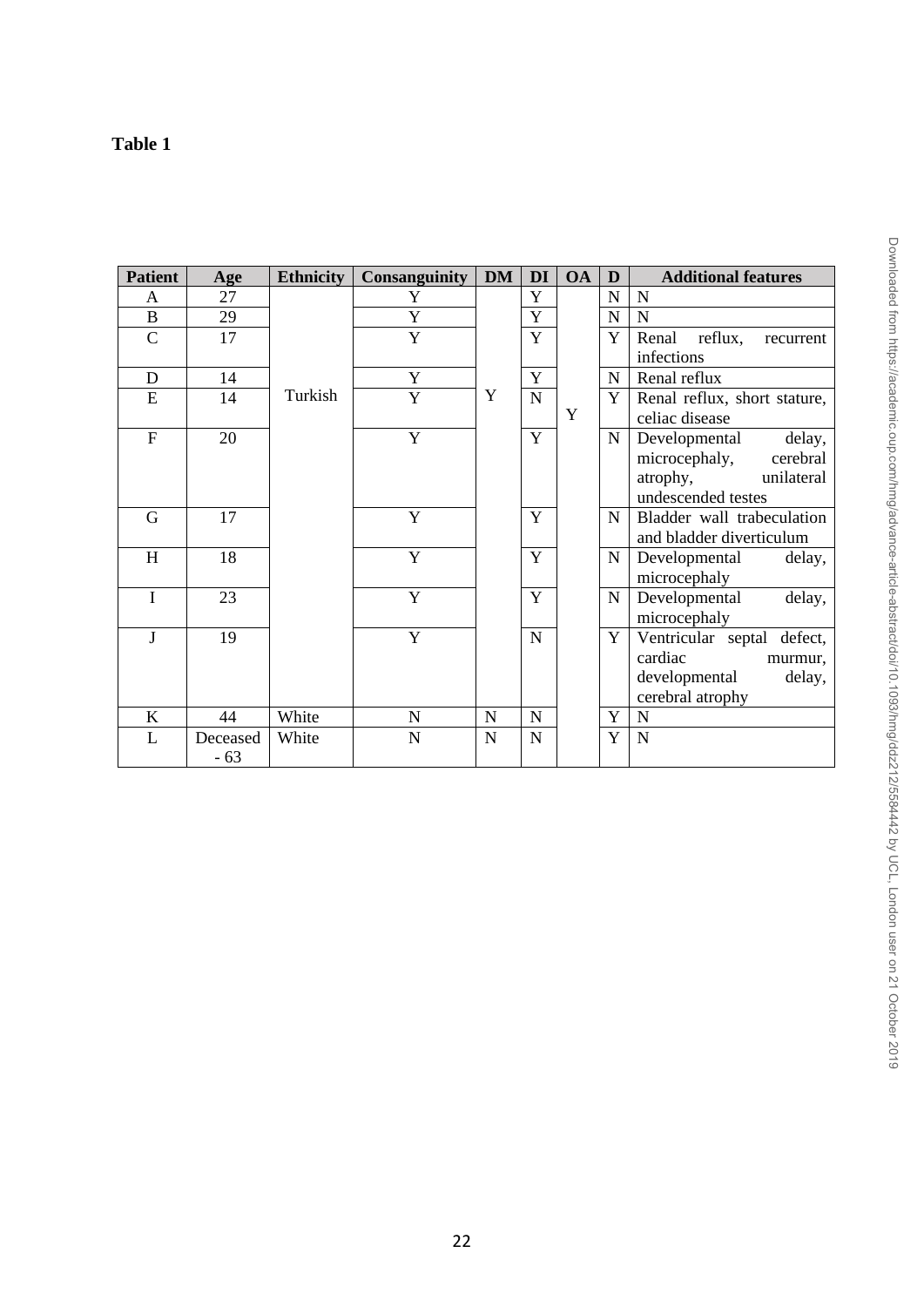| able |
|------|
|------|

| Patient       | A & B            | $\overline{C}$   | D                               | E              | F & G          | H&I                     | ${\bf J}$               |  |  |  |
|---------------|------------------|------------------|---------------------------------|----------------|----------------|-------------------------|-------------------------|--|--|--|
| S             |                  |                  |                                 |                |                |                         |                         |  |  |  |
| Positio       | 4:               | 4:6301037        | 4:6303062                       | 4:630245       | 4:6302752      | 4:62907                 | 4:8300747               |  |  |  |
| $\mathbf n$   | 630168           |                  |                                 | 3              |                | 34                      | 5                       |  |  |  |
|               | $\boldsymbol{0}$ |                  |                                 |                |                |                         |                         |  |  |  |
| Gene          |                  |                  | WFS1                            |                |                |                         | CISD <sub>2</sub>       |  |  |  |
| Gene          | Exonic           | Exonic           | Exonic                          | Exonic         | Exonic         | Exonic                  | Exonic                  |  |  |  |
| Region        |                  |                  |                                 |                |                |                         |                         |  |  |  |
| Transcr       | c.1885           | c.1242_124       | c.1716_171                      | $c.2826\_2$    | c.1230_1233    | c.376G                  |                         |  |  |  |
| ipt           | C>T              | 4delCGT          | 8delTTC                         | 827insA        | delCTCT        | >A                      |                         |  |  |  |
| Variant       |                  |                  |                                 |                |                |                         |                         |  |  |  |
| Protein       | (p. Arg6)        | $(p.$ del $415V$ | (p.del516Ph)                    | (p.Phe886)     | (p.Va1412Se    | (p. Ala1)               | Chr <sub>4.del.83</sub> |  |  |  |
| Variant       | $29$ Trp $)$     | al)              | e)                              | $fs*54)$       | $rfs*29$       | $26Thr$ )               | 007475-                 |  |  |  |
|               |                  |                  |                                 |                |                |                         | 113025264               |  |  |  |
| Conser        | $\checkmark$     | ✓                | ✓                               | ✓              | ✓              | $\overline{\checkmark}$ |                         |  |  |  |
| vation        |                  |                  |                                 |                |                |                         |                         |  |  |  |
| Transla       | <b>Missens</b>   | Deletion         | Deletion                        | Frameshif      | Frameshift     | <b>Missens</b>          | Intragenic              |  |  |  |
| tion          | e                |                  |                                 | t insertion    | deletion       | e                       | exonic                  |  |  |  |
| Impact        |                  |                  |                                 |                |                |                         | deletion                |  |  |  |
| Frequency (%) |                  |                  |                                 |                |                |                         |                         |  |  |  |
| gnomA         | 0.00001          | 0.00004772       |                                 | $\overline{0}$ |                | 0.00002                 | $\overline{0}$          |  |  |  |
| D             | 195              |                  |                                 |                |                | 182                     |                         |  |  |  |
| ExAc          | 08.241           | $8.236 e^{-6}$   | $8.252 e^{-6}$                  | $\overline{0}$ | 4.118 $e^{-5}$ | 4.427 e                 | $\boldsymbol{0}$        |  |  |  |
|               | $e^{-6}$         |                  |                                 |                |                |                         |                         |  |  |  |
|               |                  |                  | <b>Pathogenicity Prediction</b> |                |                |                         |                         |  |  |  |
| Mutati        | Disease          | Disease          | <b>Disease</b>                  | Disease        | Disease        | Disease                 |                         |  |  |  |
| on            | causing          | causing          | causing                         | causing        | causing        | causing                 |                         |  |  |  |
| Taster        |                  |                  |                                 |                |                |                         |                         |  |  |  |
| <b>SIFT</b>   | Deleteri         | Deleterious      | Deleterious                     | Damaging       | Deleterious    | Deleteri                |                         |  |  |  |
|               | ous              |                  |                                 |                |                | ous                     |                         |  |  |  |
| PolyPh        | Probabl          | Damaging         | Damaging                        | Damaging       | Benign         | Probabl                 |                         |  |  |  |
| $en-2$        | y                |                  |                                 |                |                | y                       |                         |  |  |  |
|               | damagin          |                  |                                 |                |                | damagi                  |                         |  |  |  |
|               | g                |                  |                                 |                |                | ng                      |                         |  |  |  |